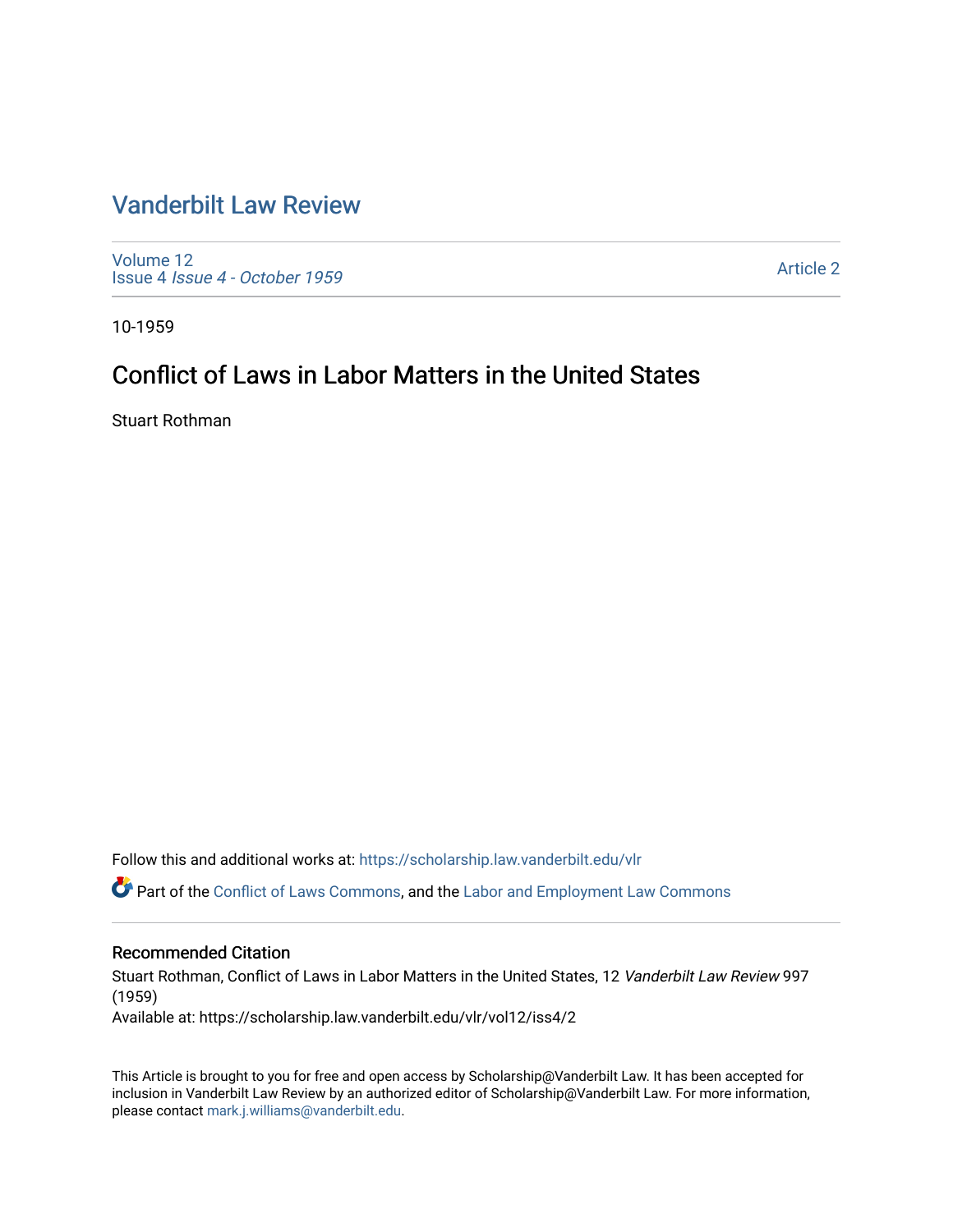# **CONFLICT** OF LAWS **IN** LABOR MATTERS **IN** THE **UNITED STATES\***

#### STUART ROTHMAN\*\*

The problems in Conflict of Laws concern, in part, the questions of how far a state may through its legislative and executive departments govern the legal consequences of acts done in that state or elsewhere and questions concerning over what persons a state may exercise authority; or problems may concern the question of what law is to be chosen by the courts to settle a disputed matter where certain foreign elements have come into the case.1

In line with this definition, a sampling of the ways in which the subject of conflict of laws has been treated in the United States in labor matters will be undertaken. However, the term "labor matters" may be regarded as embracing a multitude of topics, and this presentation by no means purports to be encyclopedic.2 Indeed, questions concerning conflicts between laws of the federal and state governments have been purposely excluded, though admittedly they loom large in domestic law and jurisprudence. On the other hand, the subjects considered are deemed illustrative of the domestic approach to the problems involved.

It may be said in general that the courts are reluctant to give extraterritorial effect to statutes in the absence of a specific legislative direction to do so. This seems to be true even in the field of workmen's compensation statutes, which perhaps involve the most distinctive

997

<sup>\*</sup>Prepared in its original form for use at the Second International Congress of Labor Law in Geneva, Switzerland, September 1957.

<sup>\*\*</sup>General Counsel, National Labor Relations Board; Solicitor, U. S. Department of Labor, 1953-59; B.A., LL.B., University of Minnesota; LL.M., Harvard University; Littauer Fellow, School of Public Administration, Harvand University. The opinions expressed are those of the author and do not necessarily represent those of the National Labor Relations Board. The author wishes to express his appreciation to Mr. J. Gilmer Bowman, Jr., for h

<sup>1.</sup> GOODRICH, **CONFLICT OF LAWS** 3 **(3d** ed. 1949).

<sup>2.</sup> While employment is based on contract, conflict of law rules do not appear to have played a significant part in reported judicial considerations of alleged breaches of employment contracts. This may be attributed to at least four factors. A large percentage of employment contracts are made and performed in the same state. Controversies over alleged breaches which might involve conflict of law questions may be settled by private agreement or arbitration. Others may be resolved by the application of federal legislation which would not involve conflict problems, and those cases which may be litigated in courts apparently have not reached appellate levels where definitive decisions might be rendered. However, there seems to be no reason to suppose that courts would not follow the general rules of conflict of laws in contract matters in cases involving employment contracts. See Cary v. U. S. Hoffman Mach. Corp., 148 F. Supp. **748** (D.D.C. 1957). For a presentation of these conflict of law rules in contract matters, see, e.g., 2 BEALE, **THE CONFLICT OF LAWS** 1042-284 (1935); GOODRICH, CONFLICT **OF** LAws 304-47 **(3d** ed. 1949).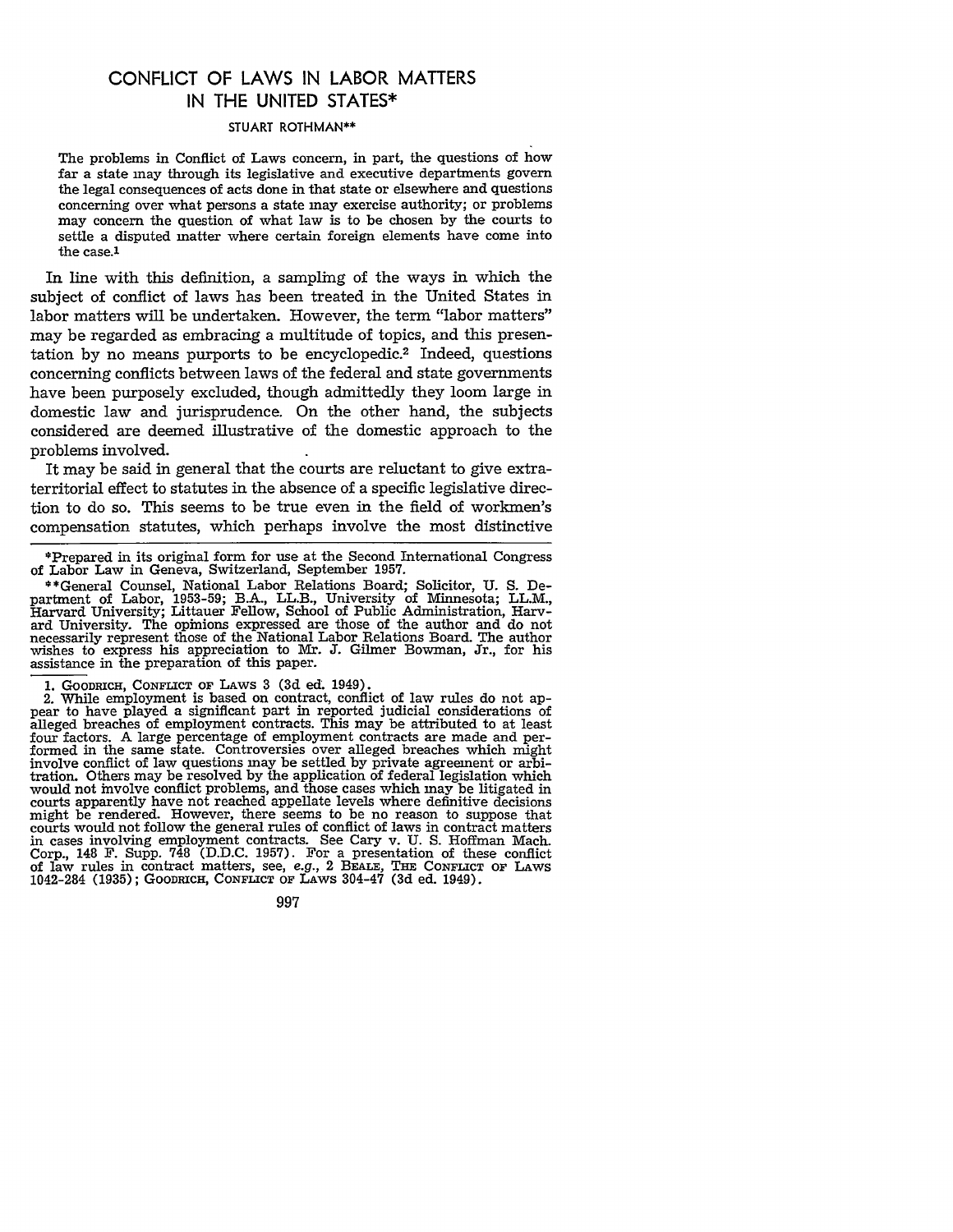development of conflict of laws rules. Such an approach is necessitated by traditional concepts of the comity of nations, *i.e.,* a reciprocal respect for the right of each sovereign to determine the legal effect of acts within those areas under the sovereign's control.

The judicial treatment accorded two federal labor statutes is illustrative of this approach. For example, the Eight-Hour Law3 requires that "every contract" for construction to which the United States is a party must contain a provision that no laborer or mechanic doing any part of the work contemplated by the contract shall be required or permitted to work more than eight hours per day unless he is paid one and one-half times the basic rate of pay for hours worked each day in excess of eight. An American construction company with a government contract for construction work abroad employed an American citizen in the United States to work at the construction site, and an action was brought to determine the applicability of the Eight-Hour Law to the contract. The United States Supreme Court held that "every contract" did not mean contracts for construction abroad and the statute therefore imposed no obligation on the contractor to comply with its terms in connection with this construction project in a foreign country.4 The Court refused to give extra-territorial effect to the statute in the absence of a clear congressional directive to do so.

But Congress was found to have given such a directive in the Fair Labor Standards Act,<sup>5</sup> which provides for the payment of minimum wages and overtime pay to certain employees engaged in interstate or foreign commerce or in the production of goods for such commerce. The act, for present purposes, may be said to cover employees within the continental United States, its territories and possessions; and the Supreme Court has held<sup>6</sup> that Congress intended the term ''possessions" to include the Government's leasehold interests in foreign countries, thereby bringing employees on these leaseholds within the coverage of the act, even though the United States Government concededly had no sovereign authority over the leaseholds.<sup>7</sup>

Further illustrations of legislative and judicial treatment of conflict of laws problems are found in connection with employees' workconnected injuries, the rights of seamen, and labor-management relations.

<sup>3. 27</sup> Stat. 340 (1892), as amended, 40 U.S.C. §§ 321-26 (1952).

<sup>4.</sup> Foley Bros. v. Filardo, 336 U.S. 281 (1949).

<sup>5. 52</sup> Stat. 1060 (1938), as amended, 29 U.S.C. § 201 (1952).

<sup>6.</sup> Vermilya-Brown Co. v. Connell, 335 U.S. 377 (1948).

<sup>7.</sup> Pub. L. No. 85-231, 85th Cong., 1st Sess., 71 Stat. 514 (1957), 29 U.S.C. § 213 (Supp. V, 1958) restricted the effect of this decision by eliminating the application of the act to territories and leaseholds of the United States in foreign countries.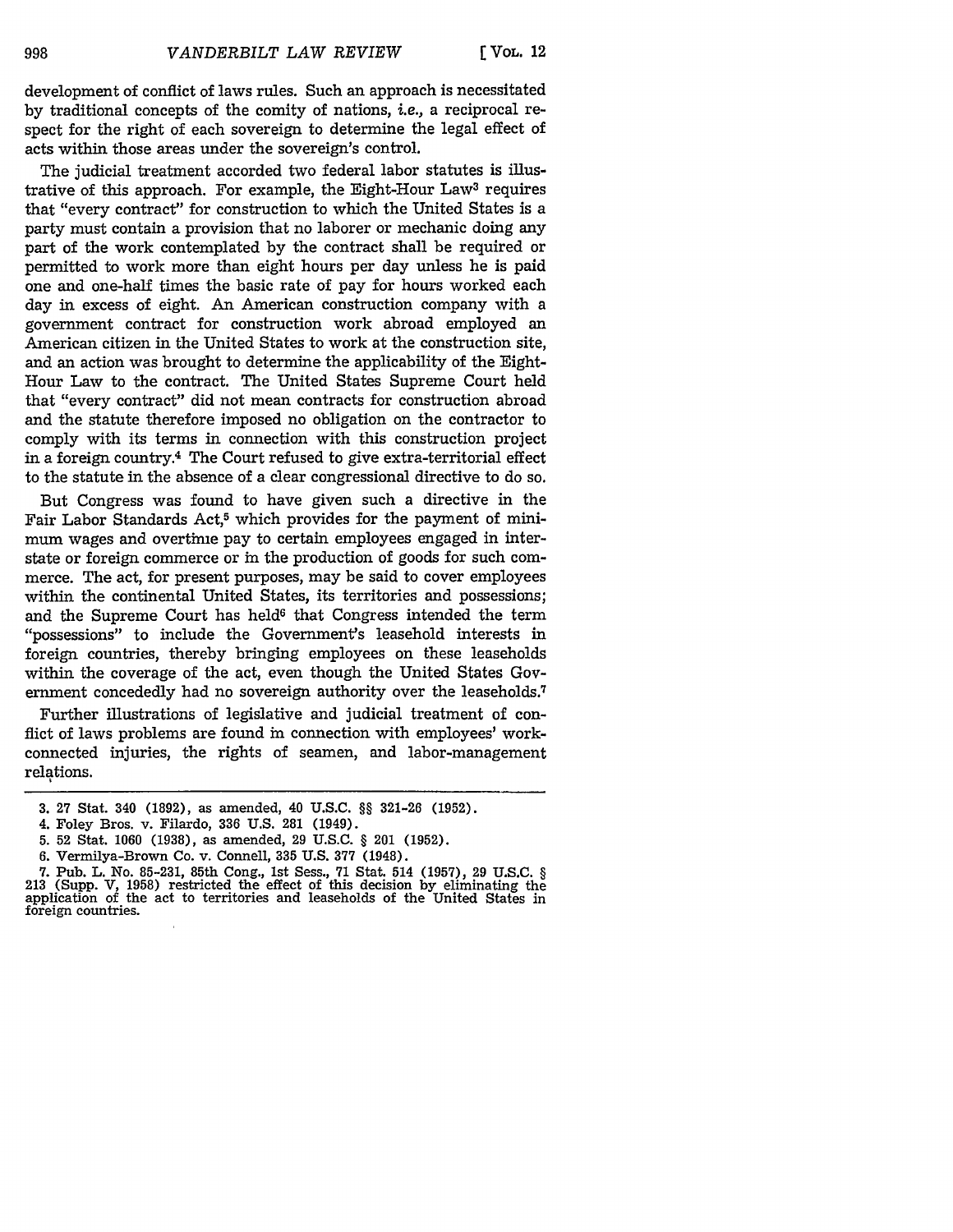#### I. **STATE** WORKMEN'S COMPENSATION **ACTS**

999

Workmen's compensation acts make an employer responsible for bodily injury to an employee arising out of and in the course of his employment, and liability is imposed without regard to fault on the part of the employer or the employee. Each state of the United States has such a statute, but there is a wide variance in the methods utilized in their administration and the theories underlying their coverage provisions, including provisions giving a majority of these statutes extra-territorial effect.

Characterization has been the traditional approach to conflict of law questions, and once a characterization has been made, such as tort, contract, or property, reasonably well-established rules and principles are available for determining the applicable law. However, in the field of workmen's compensation, no less than three characterizations have been employed: tort, resulting in application of the law of the place of injury; contract, resulting in application of the law of the place of contracting, performance or place intended by the parties; and a new category, the employer-employee relationship or status, resulting in the potential applicability of the law of any jurisdiction having a sufficient connection with this relationship or status. Though characterization is largely a matter of state law, the restraints and limitations imposed by the due process and full faith and credit8 clauses of the United States Constitution are factors to be considered in a state's choice of law.

There are fundamental inconsistencies between the concepts underlying workmen's compensation and the theories on which the tort and contract characterizations rest. Consequently, the employeremployee relationship or status has been increasingly popular for the development of conflict of law principles in this area because it comports more nearly with the concept of workmen's compensation. However, conflict of law problems in the field of workmen's compensation entail the consideration of a number of subjects.

### *A. Enforcement in One State of a Compensation Claim under the Workmen's Compensation Act of Another State.*

The vast majority of the workmen's compensation acts are administered by special administrative tribunals expressly created for that purpose, though a few are administered in state courts. Because of substantive or procedural variations in these state acts, including the powers of the administering agency, the prescribed procedure, and

**<sup>8.</sup>** See **RESTATEMENT,** CONFLICT **OF** LAWS, Introductory Note 485-86 (1934); Note, *Enforcement in One Jurisdiction of Right to Compensation under Workmen's Compensation Act of Another Jurisdiction,* <sup>6</sup>**VAND.** L. REV. 744 **(1953).**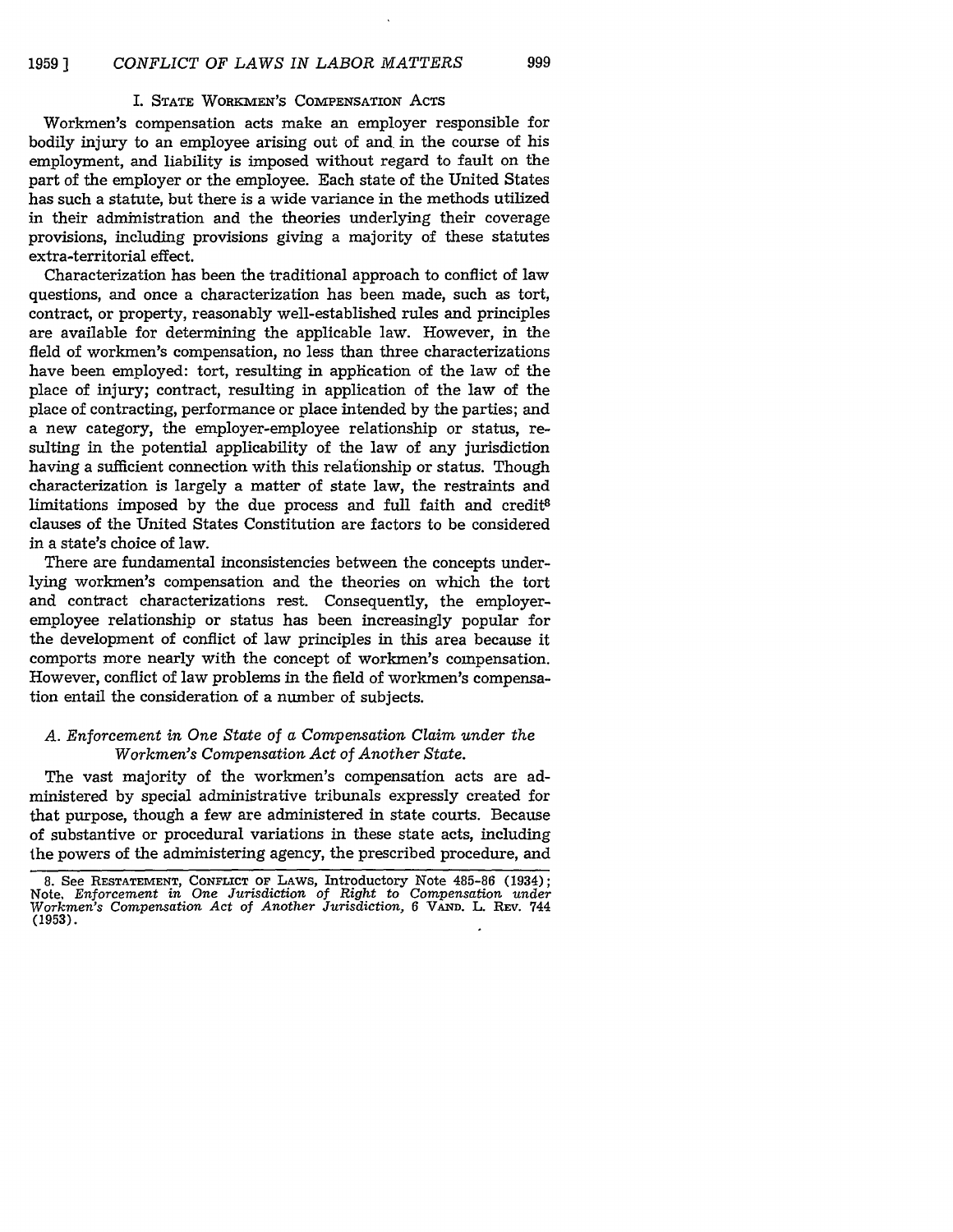the relation of the remedy to the method of obtaining it, in the majority of the cases it has been impossible for an injured workman to receive a compensation award in one state under the act of another state. As succinctly put by the *Restatement:*

**A** Workmen's Compensation Act usually calls for the award of compensation by a particular administrative tribunal provided by the Act. Frequently, the provisions of the Act are such that, until the award is made, there is no right in the injured workman which is capable of being the subject of suit in an ordinary court. Even if under a particular Act the injured workman has a claim against the employer rather than a right to make application for an award to a local tribunal, the difficulties of procedure may make it impracticable for a court in another state to attempt to administer the Act. Therefore, no award is ordinarily made under the provisions of the Workmen's Compensation Act of a foreign state. If an award has been made in a state under the local statute, a suit may be brought in another state on the award.9

This statement apparently is equally applicable to enforcement of a claim in one state under the court-administered act of another.10

## *B. Successive Recoveries* of *Compensation Awards under the Acts of More than One State*

Although a compensation award may not ordinarily be obtained in one state under the statute of a foreign state, it does not follow that an award can be obtained in a single state only.<sup>11</sup> An award under the act of one state will not necessarily bar a subsequent award under the applicable act of another state. In this connection, it should be noted that a state's insistence on applying its own act or none at all, as well as the possibility of obtaining multiple awards, violates one of the cardinal principles of conflict of laws rules, *i.e.,* the choice of a forum should be as insignificant as possible in the outcome of a case.

It is possible that by express provision or judicial interpretation a state act or an award under it may be the exclusive remedy, or award for an employee's injury. In this event, the full faith and credit clause of the United States Constitution has been held to preclude another state from granting an award under its own act.12 But this basic rule has given rise to, and given way in, a staggering amount of litigation. Courts usually find that an award in one state is not

**<sup>9.</sup>** RESTATEMENT, **CONFLICT OF** LAWS, Introductory Note 485-86 (1934). **10.** See Note, *Enforcement in One Jurisdiction of Right* to Compensation

*under Workmen's* Compensation *Act* of *Another Jurisdiction,* 6 VAND. L. REV. 744 (1953), where most of the cases are gathered and discussed. Although the statutes of some states authorize the administrative agency to provide benefits under the act of another state, this does not appear to have had any particular importance. *Id.* at 749 n. 15.

**<sup>11.</sup>** 2 LARSON, WORK-WIN'S COMPENSATION LAW § **85 (1952).** 12. Magnolia Petroleum Co. v. Hunt, 320 U.S. 430 (1943); Bradford Elec. Light Co. v. Clapper, 286 U.S. 145 (1932).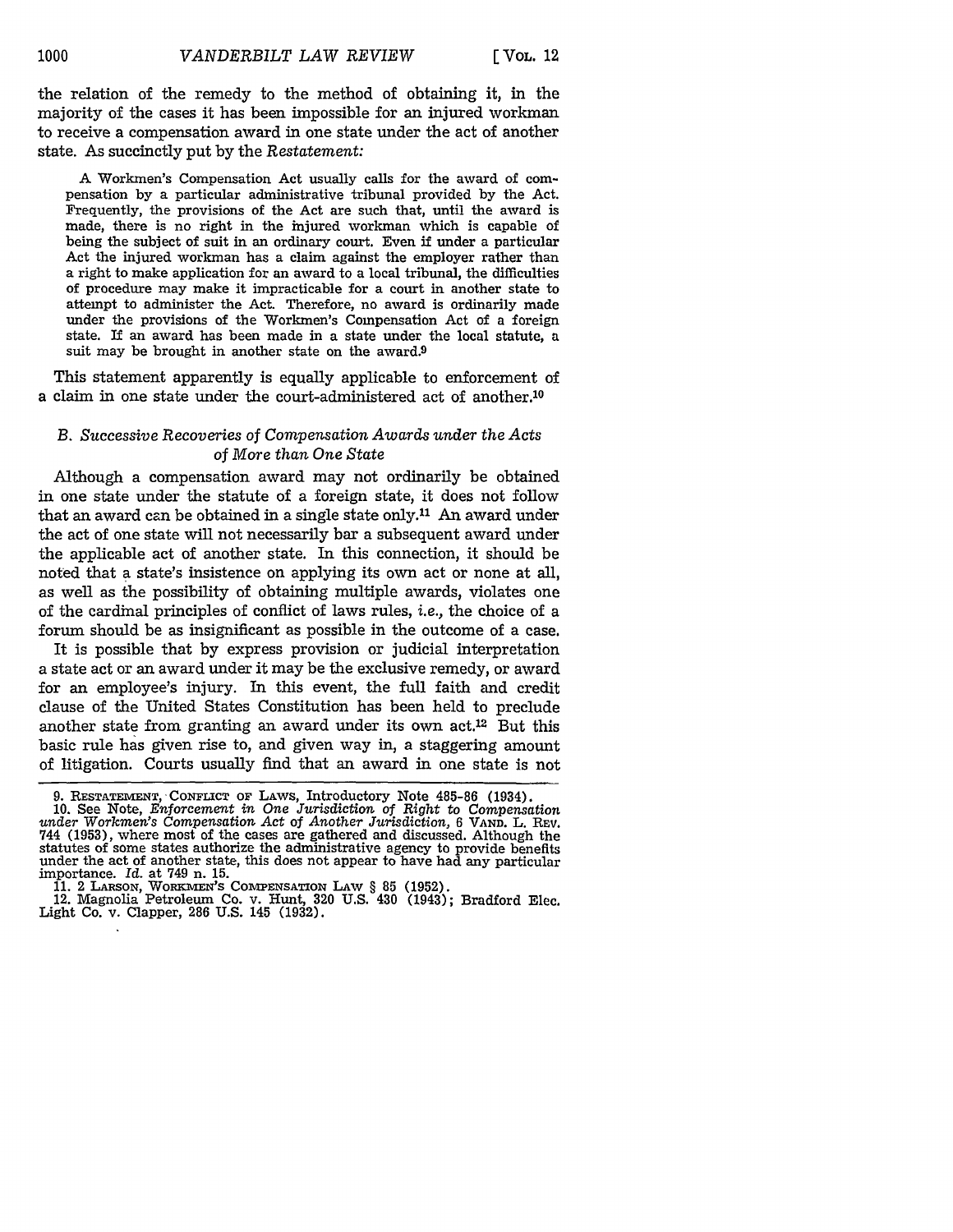intended to be the exclusive award for the injury or that the foreign state's act is "obnoxious" in view of the act of the forum state,13 and this enables more than one state to grant an award because of a particular interest in the employer-employee relationship concerned. 14 Thus it becomes necessary to determine the bases for the application of one state's act to a work-connected injury which is compensable under the act of another state.

### *C. Bases for Application of the Act of the Forum*

Whether a state's act is to apply to work-connected injuries occurring inside or outside its borders is primarily a question for the state legislatures and courts to determine. However, when foreign contacts are involved, this freedom of determination is bounded by the due process and full faith and credit clauses of the Constitution. Though the Supreme Court has attempted to delineate these bounds in a series of cases since 1932, the Court's efforts seem not to have been entirely successful. From a highly legalistic initial approach,<sup>15</sup> the Court has moved to the view that the "governmental interests" of a state must be weighed in determining whether that state may apply its act in a compensation case with foreign contacts. 16 Its interest must be more than casual, and states in which the employment contract was entered, where the injury occurred, and where there was a substantial relationship with the employment relationship have been found to have such an interest. It has also been suggested that a state would have an interest sufficient to support the application of its act if it were the place where the industry was localized, the employee's residence, or the state whose statute the parties adopted by contract.17 Therefore, it becomes extremely difficult to determine whether the interest of a state with a contact with a work-connected injury is merely casual, thereby prohibiting it from making the remedies provided by its act available to the injured employee or his survivors.

An employee who enters a contract of employment in one state may

14. Industrial Comm'n v. McCartin, **330** U.S. 622 (1947).

<sup>13.</sup> It is, of course, largely a fiction to say that one state regards another state's workmen's compensation act as obnoxious since all these statutes, no matter how varied their terms, are designed to accomplish the same basic purpose. However, the doctrine has been useful in cases involving the full faith and credit clause of the Constitution as a method of enabling a state having a legitimate interest in a work-connected injury to apply its statute even though the statute of another state might also be applicable. See Pacific Employers Ins. Co. v. Industrial Acc. Comm'n, 306 U.S. 493 (1939); and Alaska Packers Ass'n v. Industrial Acc. Comm'n, 294 U.S. 532 (1935).

<sup>15.</sup> See Bradford Elec. Light Co. v. Clapper, 286 U.S. 145 (1932).<br>16. Carroll v. Lanza, 349 U.S. 408 (1955); Cardillo v. Liberty Mut. Ins. Co.,

**<sup>330</sup>**U.S. 469 (1947). 17. 2 LARsoN, op. cit. supra note 11, § 86.10.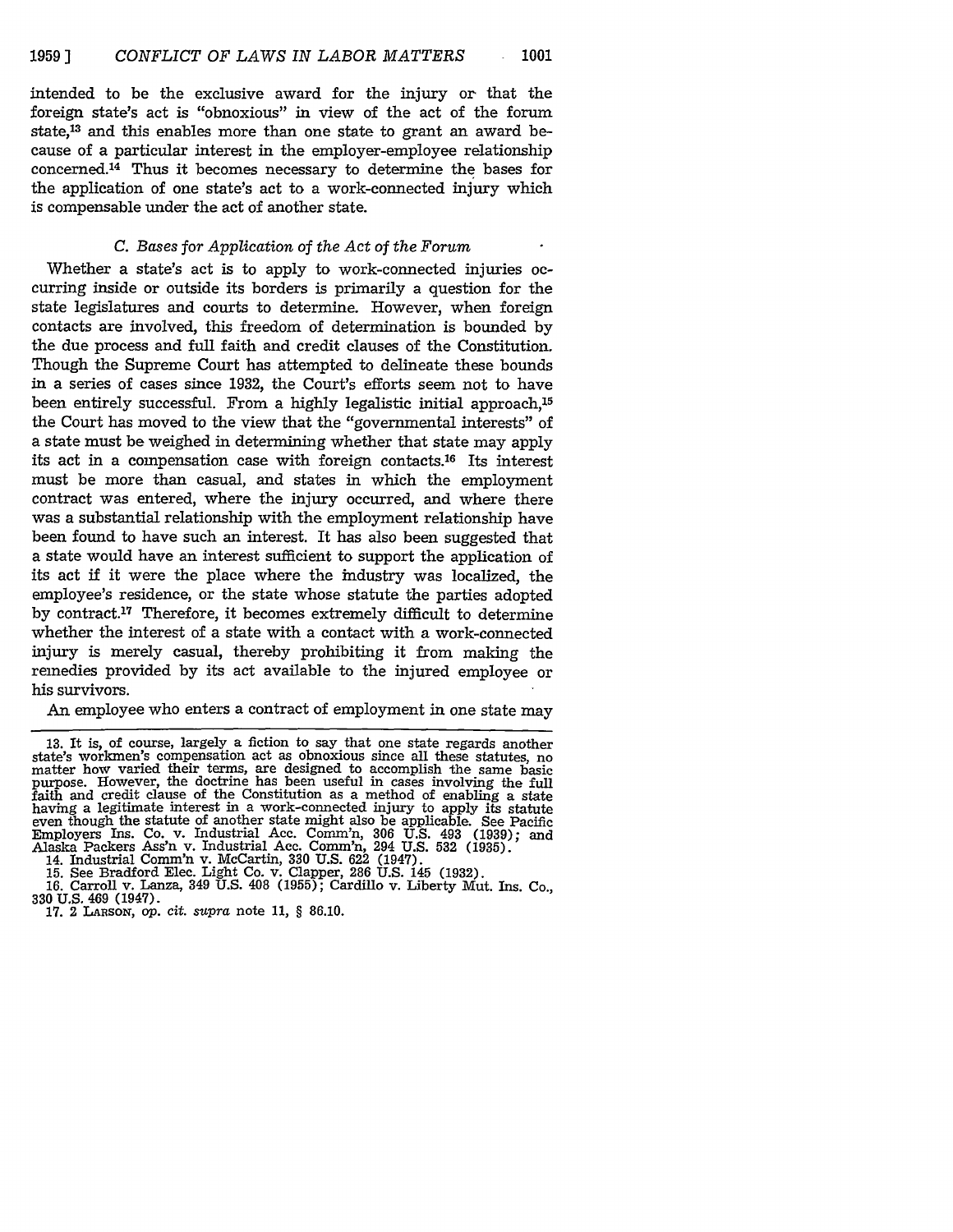recover a compensation award under the act of that state for a workconnected injury in another state18 unless the act applies, by express provision or interpretation, only to injuries occurring within the state.19 Such awards may be granted on either of two theories. First, by making the employment contract in the state, the parties are regarded as having agreed to accept coverage under the act.<sup>20</sup> Second, the act may be viewed as establishing a mandatory regulation of an incident of the employer-employee relationship, thereby bringing the parties within its coverage by virtue of their having entered the employment contract in the state.<sup>21</sup> If such an act purports to provide exclusive coverage for employment-connected injuries, domestic as well as foreign, coverage under it may even be used as a defense to a tort action in a second state if that latter state does not find its provisions obnoxious and has no more than a casual interest in the employment relationship.<sup>22</sup>

A workman may also recover a compensation award in the state where his injury occurred under the act of that state<sup>23</sup> unless that act, by specific provision or interpretation, applies only when the employment contract was made in the state and he did not enter his employment contract there.<sup>24</sup> Thus it is possible for an injured workman to be unable to recover a compensation award at all if the act of the state where he made his employment contract applies only to injuries occurring within that state and the act of the state where the injury occurred applies only if the employment contract was made there.<sup>25</sup> But this is not to say that the employee would be entirely without a remedy since presumably an action in negligence would still be available to him under the law of the state where the injury occurred. As a practical matter, however, such a remedy is more apparent than real since in order to recover the employee would have to surmount the "unholy trinity" of defenses, the doctrines of contributory negligence and assumption of risk and the fellowservant rule.

Compensation has also been awarded an injured employee under

<sup>18.</sup> Alaska Packers Ass'n v. Industrial Acc. Comm'n, 294 U.S. **532** (1935); Haverly v. Union Constr. Co., **236** Iowa 278, 18 N.W.2d 629 (1945); Sweet v.

Austin Co., 12 N.J. Misc. 381, 171 Atl. 684 (1934).<br>19. In re Gould, 215 Mass. 480, 102 N.E. 693 (1913).<br>20. Kennerson v. Thames Towboat Co., 89 Conn. 367, 94 Atl. 372 (1915).<br>21. GOODRICH, CONFLICT OF LAWS 284 (3d ed. 194 by Carroll v. Lanza, 349 U.S. 408 (1955). 23. Pacific Employers Ins. Co. v. Industrial Ace. Comm'n, **306** U.S. 493

<sup>(1939).</sup> 24. House **v.** State Industrial Ace. Comm'n, **167** Ore. 257, **117** P.2d 611 (1941). **25.** *Ibid.*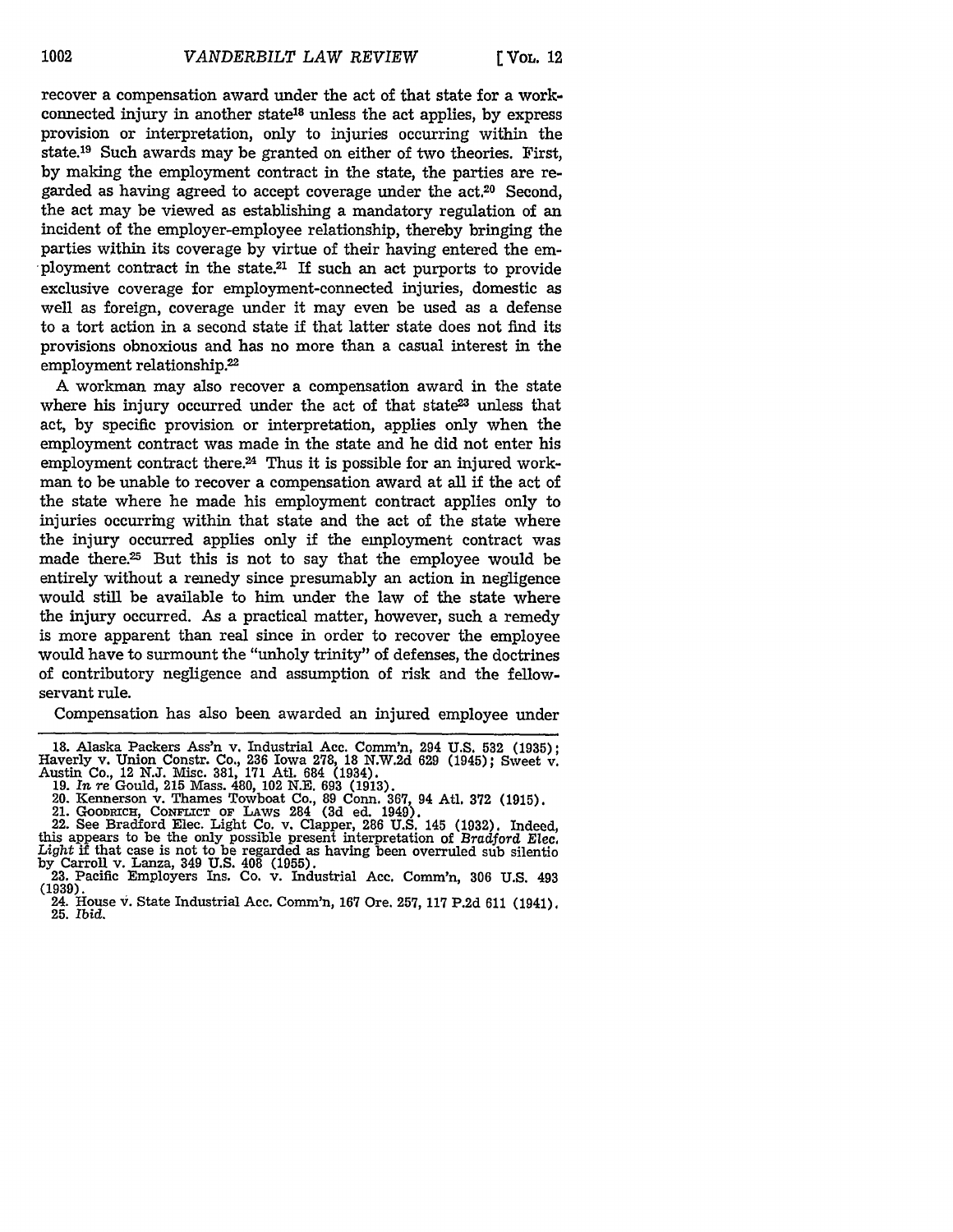the act of a state which was neither the place where the employment contract was made nor the place where the injury occurred. This award was bottomed on the interest of the state in the employment relationship and was made because of the existence of the employment relationship in the state.<sup>26</sup> Too, the localization of an employer's business in a state has been held to be a sufficient basis for making the act of that state applicable to an employee's injury incurred outside that state even though the employment contract was made in still another state.<sup>27</sup> And in a leading case.<sup>28</sup> the Supreme Court of the United States upheld a compensation award under the District of Columbia's act for an injury sustained outside the District because of the substantial connection between the District and the employment relationship. The employee resided in the District, and the employer's place of business was located there. The fact that the employment contract had been made in the District was simply disregarded.

#### *D. Tort Actions Against the Employer*

If an action in tort or for wrongful death against an employer has been abolished by the act of the state where the injury occurred, the general rule is that no action for such tort or wrongful death will be entertained anywhere.<sup>29</sup> And under the traditional doctrine of *lex* loci *delicti commissi,* this would certainly appear to be the better view.

But it seems that such actions may also be precluded in certain circumstances by virtue of the act of the state where the employment contract was entered even if such actions would ordinarily be permitted under the act of the state where the injury occurred.<sup>30</sup> This might result if the state where the contract was made purported to provide the exclusive remedy for the injury, whether it occurred within or without the territorial jurisdiction of the state, and the state where the suit was brought had not declared such an act obnoxious to its own policy of allowing tort actions and its connection with the employment relationship was casual.3' In this connection, it has

**30.** Bradford Elec. Light Co. v. Clapper, 286 U.S. 145 (1932). 31. Compare Bradford Elec. Light Co. v. Clapper, 286 U.S. 145 (1932), with Carroll v. Lanza, 349 U.S. 408 (1955); Industrial Comm'n v. McCartin, 330 U.S. 622 (1947); Pacific Employers Ins. Co. v. Industrial Acc. Comm'n, 306 U.S. 493 (1939); Ohio v. Chattanooga Boiler & Tank Co., 289 U.S. 439 (1933). Whether this result is required by the full faith and credit clause is open to question. The Supreme Court's opinion in Carroll *v. Lanza, supra,* would seem to lead to the conclusion that the state where the injury occurred could use its discretion in the matter since its interest in the injury, but not necessarily in the em-

<sup>26.</sup> McKesson-Fuller-Morrison Co. v. Industrial Comm'n, 212 Wis. 507, 250

N.W. **396** (1933). 27. Severson v. Hanford Tri-State Airlines, 105 F.2d 622 (8th Cir. 1939). **28.** Cardillo v. Liberty Mut. Ins. Co., 330 U.S. 469 (1947).

<sup>29.</sup> **RESTATEMENT, CONFLICT OF** LAws § 401 (Supp. 1948).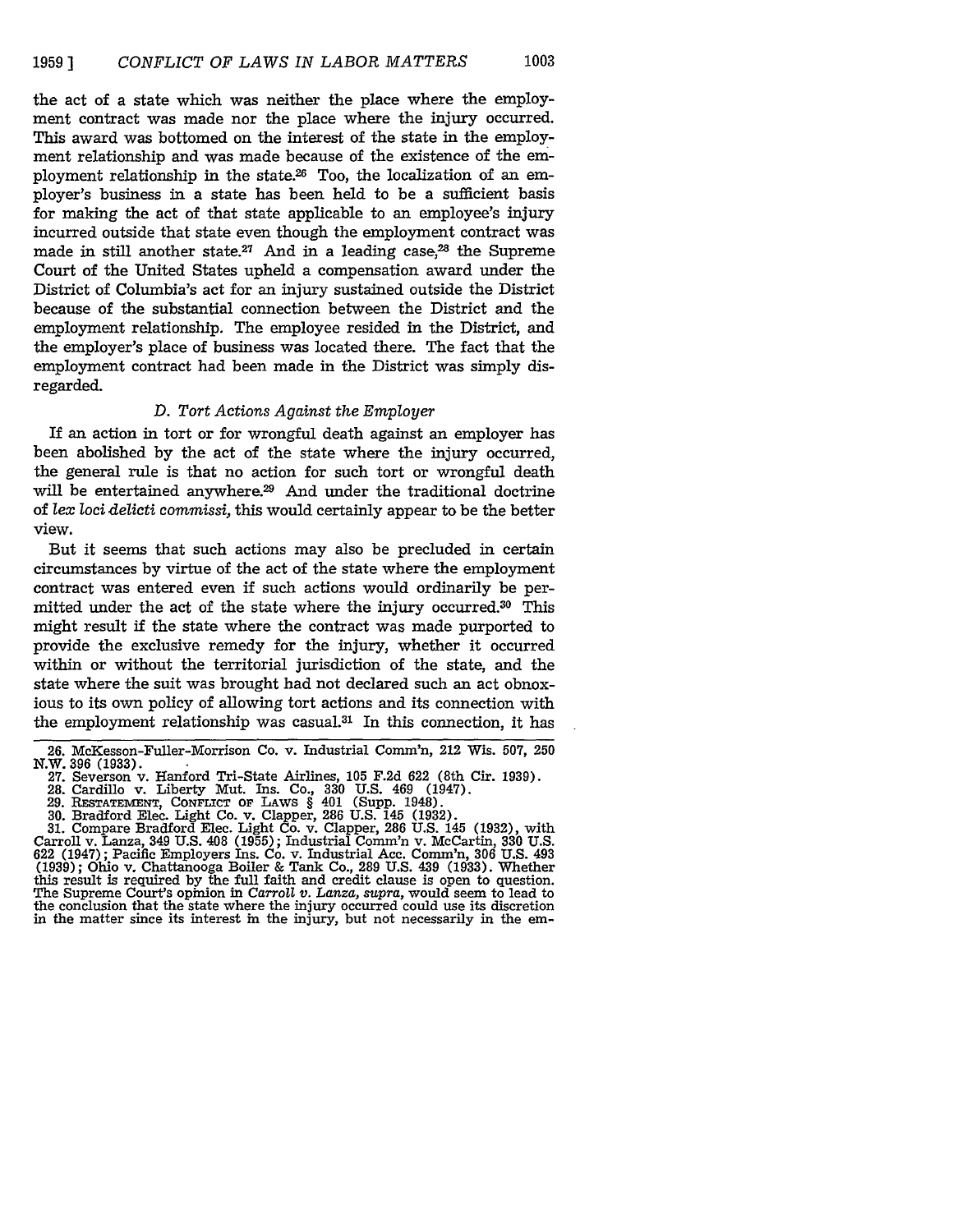been said that "it is generally held that, if a damage suit is brought in the state of injury by the employee against the employer, the state of injury will enforce the bar created by the exclusive-remedy statute of the state of contract or employment relation."32

If a work-connected injury occurred in a foreign nation and a workmen's compensation award was paid in a state which barred tort actions for such injuries, it has been held that it would be against the public policy of the state, as evidenced by its acts, to entertain a suit based on the foreign cause of action.<sup>33</sup>

#### *E. Rights Against Third Parties*

Employees at times receive work-connected injuries through the fault of a third person, who may be liable for damages in a tort or wrongful death action. Those denominated third persons differ from state to state, and this is particularly true with respect to fellow employees and general and subcontractors, though for present purposes the term may be regarded as embracing the latter. An employer or his insurer will ordinarily be subrogated to the rights of an employee against a third person, but the extent of the subrogation and the time it arises also vary from state to state. It is therefore important that employers, employees and third persons be able to determine their rights or obligations if more than one state has a legitimate interest in the employment relationship of an employee who has sustained a compensable injury. The questions involved may be approached by considering the situation before compensation has been awarded and that after an award has been made.

*1. Before a Compensation Award.-When* more than one state has a legitimate interest in a work-connected injury and a compensation award has not been made, it would be expected that the act of the state where the injury occurred would be determinative of an employee's rights against a third person and the subrogation rights of the employer and his insurer.<sup>34</sup> However, even though the state where the injury occurred might permit an action in tort or for wrongful death against a person under its own act, it might refuse

32. 2 LARsox, op. cit. *supra* note 11, § 88.10.

ployment relationship, is regarded as more than casual. Hence, the holding in *Bradford Elec. Light Co. v. Clapper, supra*, must be viewed as being susceptible of this interpretation or else overruled sub silentio in *Car supra.*

<sup>33.</sup> Urda v. Pan American World Airways, Inc., 211 F.2d 713 (5th Cir. 1954). 34. See Carroll v. Lanza, 349 U.S. 408 (1955); Jonathan Woodner Co. v. Mather, 210 F.2d 868 (D.C. Cir.), *cert. denied,* 348 U.S. 824 (1954); Bagnel v. Springfield Sand **&** Tile Co., 144 F.2d 65 (1st Cir.), cert. *denied,* 323 U.S. 735 (1944); 2 LARsoN, op. *cit. supra* note 11, § 88.23.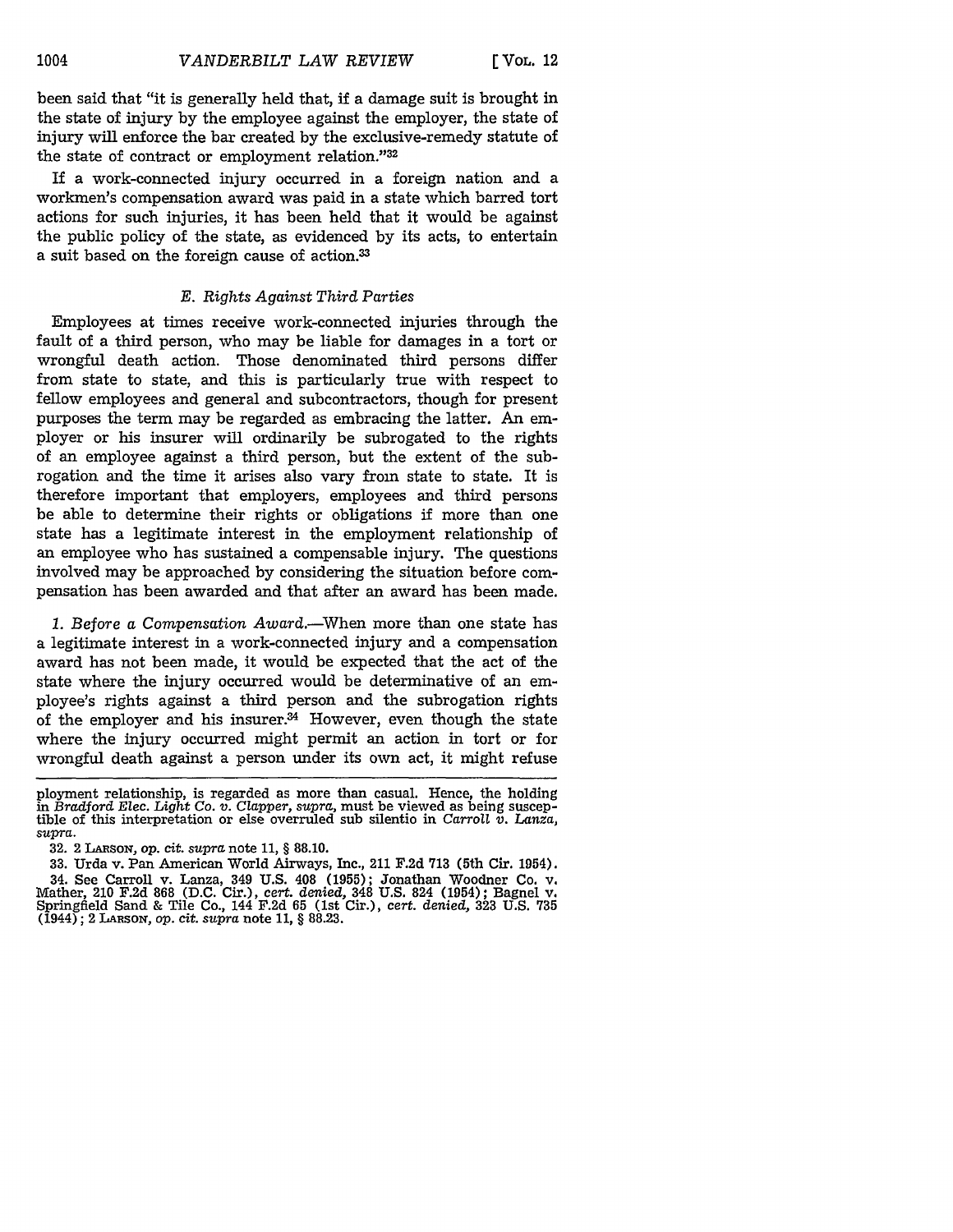to entertain such an action if the act of the state where the contract was made was applicable and would bar the suit.<sup>35</sup>

*2. After a Compensation Award.-If* the state where the injury occurred had abolished an action in tort or for wrongful death against a third party and compensation had been awarded under the law of that state, the general rule, again following the doctrine of *lex* loci *delicti commissi,* is that no such action against a third party could be maintained in any state.<sup>36</sup> Consequently, there would be no question of the right of an employer or his insurer to subrogation under the usual rule.

If the state where the employment contract was made barred an action against a third party and a compensation award had been paid in that state, the state where the injury occurred will ordinarily dismiss an action against the third party.37 However, if both states

36. Williamson v. Weyerhaeuser Timber Co., 221 F.2d **5** (9th Cir. 1955); **RESTATEMENT,** CONFLICT OF LAWS § 401 (Supp. 1948). In Wilson v. Faull, **27 N.J. 105,** 141 **A.2d 768 (1958),** the plaintiff was employed **by** a New Jersey subcontractor to work on a project in Pennsylvania, where he was injured through the general contractor's alleged negligence. The Pennsylvania statute made general contractors liable to the employees of subcontractors for workmen's compensation and abolished their tort liability. The employee collected workmen's compensation in New Jersey from his immediate employer, the subcontractor, and brought an action there against the general contractor for negligence, which was permitted under the New Jersey statute. The New Jersey Supreme Court held that the Pennsylvania statute would have given the general contractor a defense to such a suit in Pennsylvania and that the defense should be recognized in New Jersey since the Pennsylvania law was not obnoxious, though contrary, to the law of New Jersey. The court also stated that this rule should be followed whether the forum state is the

place of the contract, injury, or employment relationship. **37.** 2 Larson, op. *cit. supra* note **11,** § **88.22.** *But* see Sheerin v. Steele, 240 **F.2d 797** (6th Cir.), cert. *denied,* **353 U.S. 938 (1957),** in which an employee's administratrix brought a wrongful death action in Michigan against a fellow employee of deceased for alleged negligence in causing the employee's injury and death in Michigan. The contract of employment had been made in Ohio and stipulated that the New York Workmen's Compensation Act would be applicable to a work-connected injury, which was permissible under Ohio law. The employee lived in New York. The widow, who was also the administratrix, collected workmen's compensation under the New York compensation statute, which barred a suit against a fellow-employee for negligence in causing a work-connected injury or death. Then she brought this action in Michigan, whose workmen's compensation act barred an action against a fellow employee **if** compensation were "payable" under that act. The court of appeals interpreted the act as meaning that the benefits of the act had to be retained before such an action would be barred. They had not been, and so the court held that the action could be maintained and that Michigan was not bound under the full faith and credit clause to recognize a defense to the suit based on the New York act. Apparently only the **full** faith and credit clause question was before the court of appeals. Having determined that the full faith and credit clause did not require Michigan to recognize the New York law as a bar to the action, it did not overtly consider whether the Michigan state courts would recognize a defense based on the New York statute. Rather, it merely reversed the trial court's determion the New York statute. Rather, it merely reversed the trial court's determination of the constitutional question and remanded the cause for further proceedings not inconsistent with its opinion.

**<sup>35.</sup>** Stacy v. Greenberg, 9 N.J. 390, 88 A.2d 619 (1952).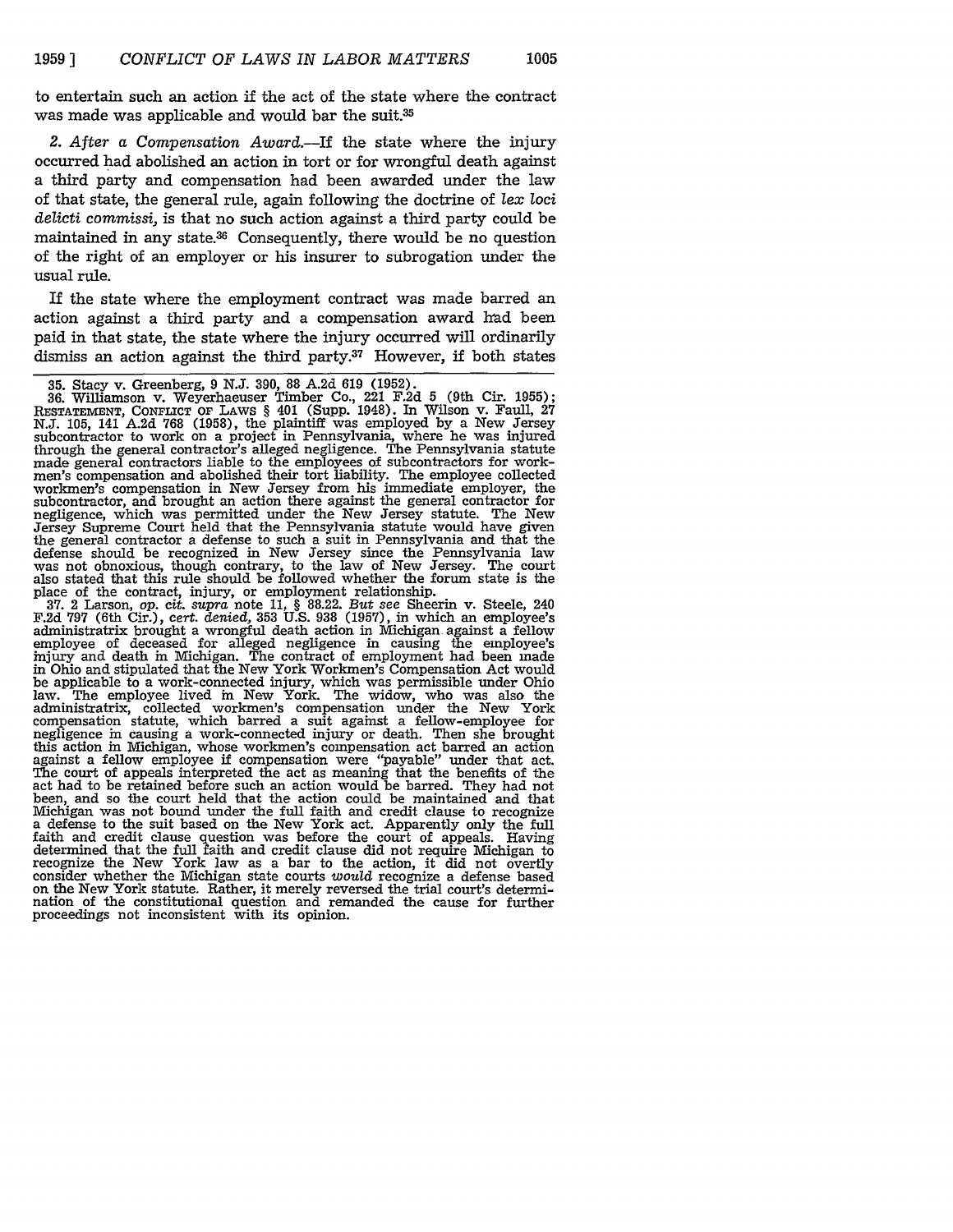would permit the action and compensation had been paid in one state, then any right to subrogation would ordinarily be determined under the act of that state if any action were brought in the other state.38 Thus, **if** the act of the state where compensation was awarded would assign the employee's cause of action to the employer or his insurer, the state where the injury occurred would probably recognize the effect of the assignment. This would have the beneficent effect of preventing the third person from being liable both to the employee in the state where the injury occurred and to the statutory assignee of the employee's right of action in the state where compensation was awarded.

#### II. FEDERAL EMPLOYERS' LIABILITY ACT

The Federal Employers' Liability Act,39 hereinafter referred to as FELA, is a federal statute providing an action in negligence for workconnected injuries of employees of interstate rail carriers. The act covers a carrier's employee if any part of his duties as such an employee are in the furtherance of interstate or foreign commerce or in any way directly or closely and substantially affect such commerce. Whereas workmen's compensation statutes provide compensation for work-connected injuries on a liability without fault basis, this act is not a compensation act. It provides a remedy by way of a suit in state or federal courts for damages based on negligence. The employer may not defend the suit by resort to the assumption of risk and fellow servant defenses, and a concept of comparative negligence is substituted for the common law concept of contributory negligence. As a result, while the employee's negligence contributing to his injury may be considered so as to reduce the amount of damages he may recover, it will not necessarily preclude recovery of all damages.

As one commentator has said:

Since the Act is an expression of the pre-eminent federal power over interstate commerce, it is exclusive of state action in respect to work injuries insofar as it has by its terms covered the field. Exactly how much of the field it has covered has been an extremely prolific source of litigation ever since its enactment in 1908.4o

The problem of the exclusion of state workmen's compensation remedies by **FELA** coverage, a problem of federal pre-emption, is beyond the scope of this discussion. However, it is relevant to consider the applicability of the act both to injuries sustained in a foreign jurisdiction by employees of a domestic carrier and to injuries sustained within the territory of the United States by employees of foreign rail carriers.

**<sup>38.</sup>** 2 **LARSON,** op. cit. supra note **11,** § 88.22. 39. **53** Stat. 1404 (1939), 45 U.S.C. § 51 (1952). 40. 2 LAasoN, op. cit. supra note 11, § 91.10.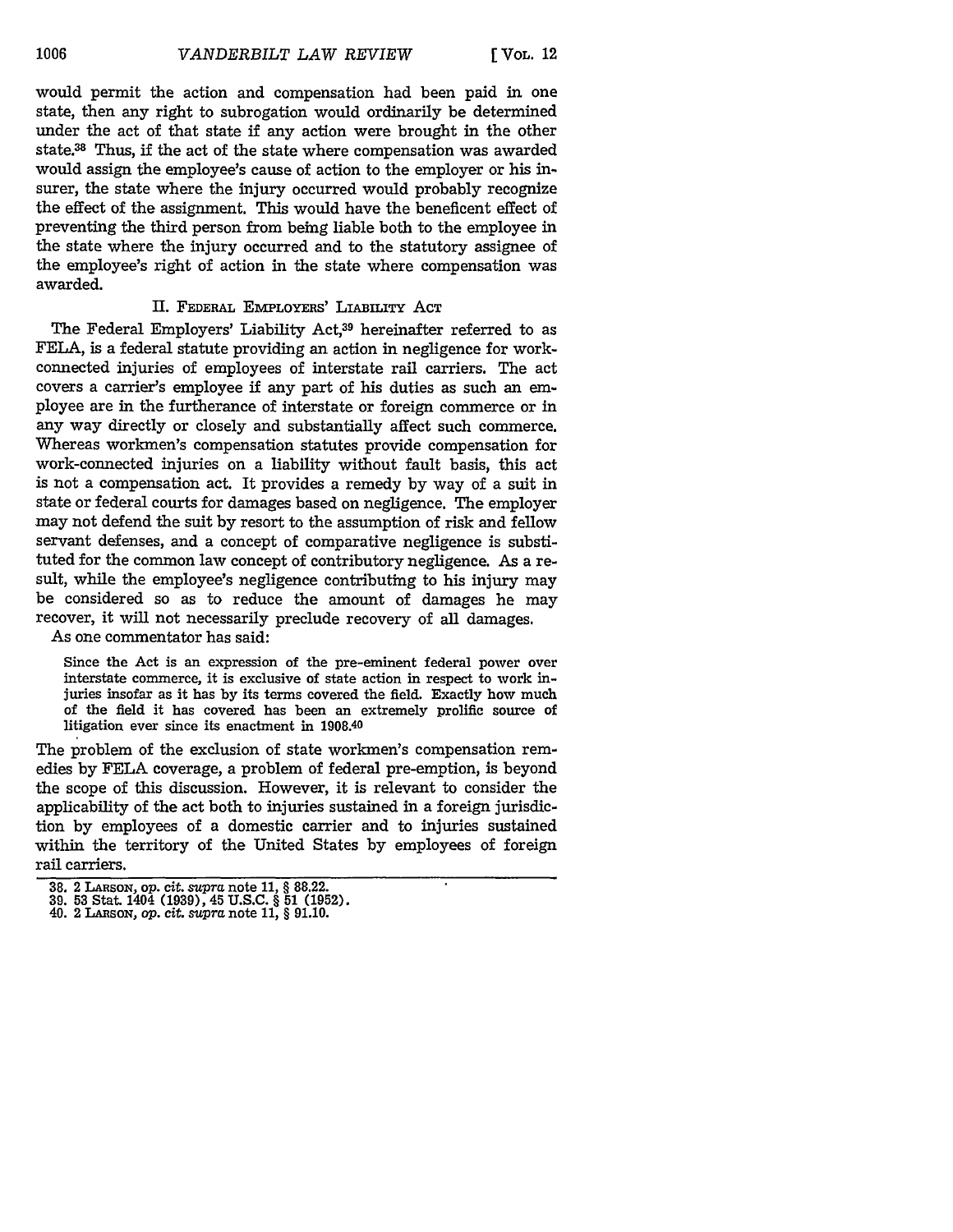The last point may be disposed of first. Although no case in point has been found, there appears to be no reason to suppose that the FELA would not be applicable in the event of an injury within United States territory to an employee of a foreign rail carrier if the employee's duties within the territory were in the furtherance of or affected interstate or foreign commerce.

Unlike many state workmen's compensation laws, the FELA has no extra-territorial effect. In the case in which this was determined,<sup>41</sup> a rail carrier's employee was killed in Canada while engaged in foreign commerce. Both the carrier and the employee were citizens of the United States, and suit was brought in this country under the FELA to recover damages for the death. The United States Supreme Court held that the act was based on tort and provided no cause of action for an injury occurring outside the territory of the United States. There was nothing in the act indicating an intention to give it extra-territorial effect. Accordingly, the Court followed its usual rule of construction that: "'Legislation is presumptively territorial and confined to limits over which the law-making power has jurisdiction' *Sandberg v. McDonald,* 248 U.S. 185, 195."42 In this connection, the Court quoted from the leading case on the point:

The general and almost universal rule is that the character of an act as lawful or unlawful must be determined wholly by the law of the country where the act is done .... For another jurisdiction, if it should happen to lay hold of the actor, to treat him according to its own notions rather than those of the place where he did the acts, not only would be unjust, but would be an interference with the authority of another sovereign, contrary to the comity of nations, which the other state concerned justly might resent . **. .** . The foregoing considerations would lead in case of doubt to a construction of any statute as intended to be confined in its operation and effect to the territorial limits over which the lawmaker has general and legitimate power. All legislation is *prima facie* territorial. *American Banana Co. v. United Fruit Co.,* 213 U.S. 347, 356, **35743**

Consequently, the Court held that the availability of a remedy would have to be determined **by** the laws and statutes of the country where the alleged act of negligence occurred, which in this case was Canada.

One other case is worthy of mention. In *Grand Trunk Ry. v. Wright4* it was held that a recovery could not be had under the **FELA** for the death of an employee of a Canadian railroad in the operation of a railroad car ferry on territorial waters of the United States.

<sup>41.</sup> New York Cent. R.R. v. Chisholm, **268 U.S. 29 (1925).** 42. **Id.** at **31.**

<sup>43.</sup> *Id.* at **31-32.**

<sup>44. 21</sup> **F.2d** 814 (6th Cir. **1927),** affd *per curiam,* **278 U.S. 577 (1929).** Because of the authority cited **by** the United States Supreme Court for its per curiam affirmance, the opinion of the court of appeals is reduced to the status of mere dicta.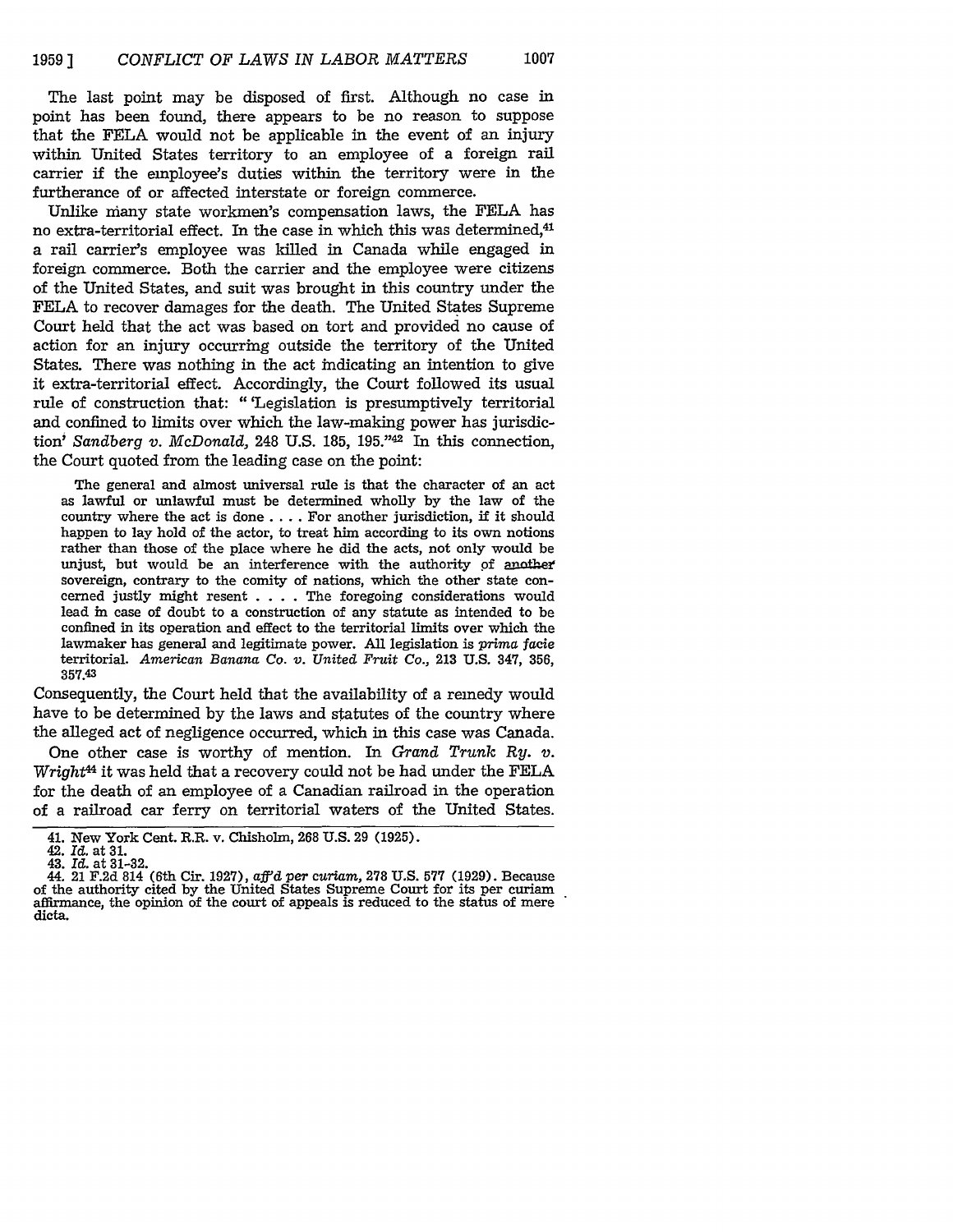The court found that **by** treaty the territorial waters of the United States and Canada are absolutely free to citizens of each country. This ferry, though registered in the United States, was chartered to the Canadian railroad and was not shown to be operated **by** it in a way which would make the operation incidental to the railroad's status as a rail carrier within the United States. If the facts had been otherwise, the **FELA** would presumably have been applicable. The court followed the general rule that the boats of one country in the territorial waters of another are subject to the laws of their own country in all matters of "internal discipline and management," and that domestic laws displace the vessels' home laws only as to navigation rules and matters distinctly pertaining to police powers. Hence, Canadian rather than domestic law was determinative of any remedy for the employee's death.

### III. **THE** RIGHTS **OF SEAMEN**

Full consideration of the domestic impact of conflict of law rules on the rights of seamen would be impracticable in a brief paper. Therefore, consideration will be limited primarily to the application of domestic law in cases involving seamen's injuries and the collection of wages.

The domestic approach to questions of conflict of laws in maritime cases may be gleaned from an excerpt from Mr. Justice Jackson's opinion reviewing the application of domestic law to seamen's injuries:

But the virtue and utility of sea-borne commerce lies in its frequent  $\mathcal{L}_{\rm eff}$ and important contacts with more than one country. If, to serve some immediate interest, the courts of each were to exploit every such contact to the limit of its power, it is not difficult to see that a multiplicity of conflicting and overlapping burdens would blight international carriage by sea. Hence, courts of this and other commercial nations have generally deferred to a non-national or international maritime law of impressive maturity and universality. It has the force of law, not from extraterritorial reach of national laws, nor from abdication of its sovereign powers by any nation, but from acceptance by common consent of civilized communities of rules designed to foster amicable and workable commercial relations.

International or maritime law in such matters as this does not seek uniformity and does not purport to restrict any nation from making and altering its laws to govern its own shipping and territory. However, it aims at stability and order through usages which considerations of comity, reciprocity and long-range interest have developed to define the domain which each nation will claim as its own. Maritime law, like our municipal law, has attempted to avoid or resolve conflicts between competing laws **by** ascertaining and valuing points of contact between the transaction and the states or governments whose competing laws are involved. The criteria, in general, appear to be arrived at from weighing of the signiflcance of one or more connecting factors between the shipping trans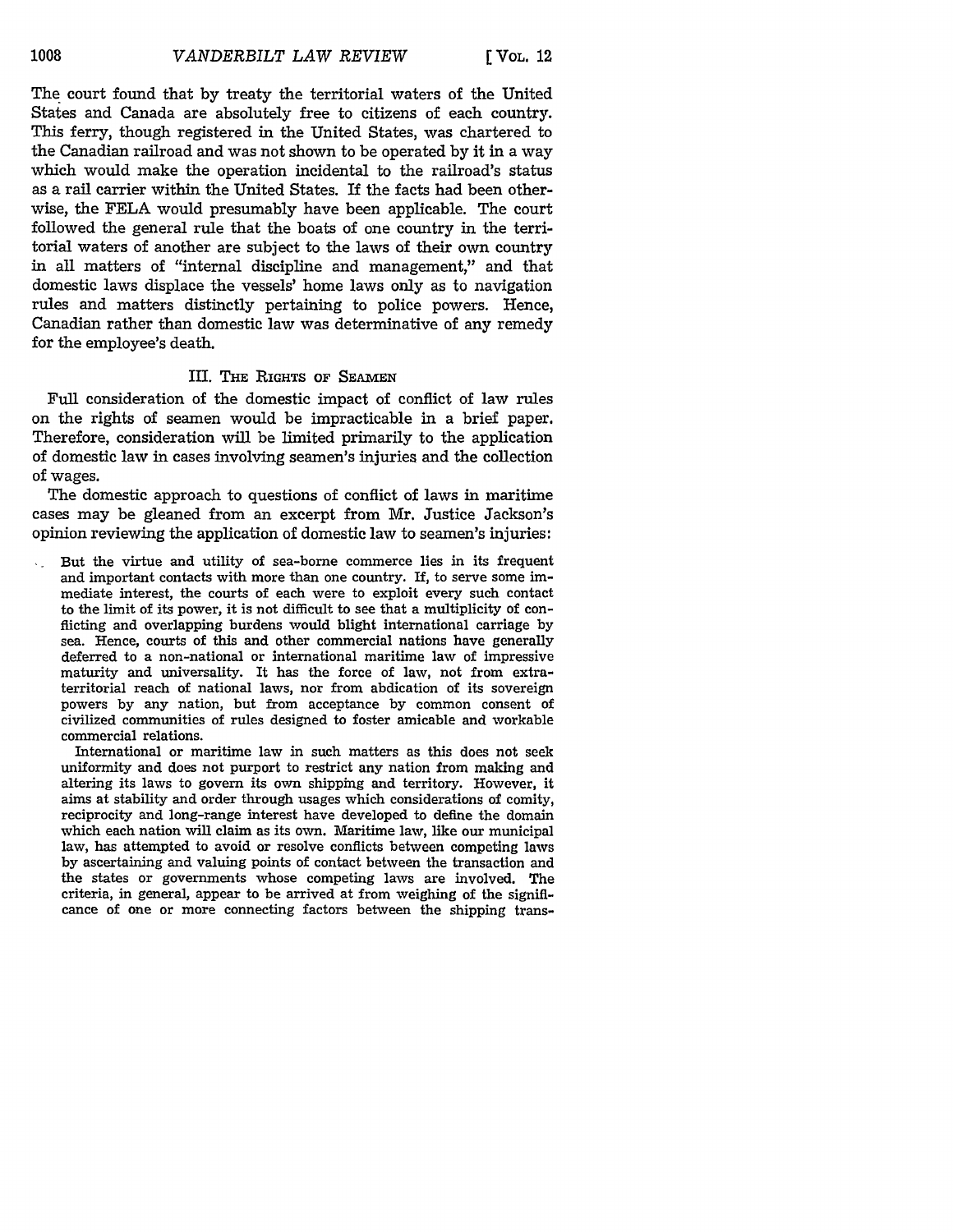action regulated and the national interest served by the assertion of authority. It would not be candid to claim that our courts have arrived at satisfactory standards or apply those that they profess with perfect consistency. But in dealing with international commerce we cannot be unmindful of the necessity for mutual forbearance if retaliations are to be avoided; nor should we forget that any contact which we hold sufficient to warrant application of our law to a foreign transaction will logically be as strong a warrant for a foreign country to apply its law to an American transaction. <sup>45</sup>

#### *A. Seamen's Injuries*

In general, the *lex loci delicti commissi* applies to torts against seamen while serving on a ship.<sup>46</sup> If, however, only the internal economy or discipline of the ship is affected, the law of the flag will ordinarily be used to determine liability for such torts.47 But perhaps the principal problem with which domestic courts have been confronted is the applicability of the Jones  $Act^{48}$  to seamen's injuries.

The Jones Act makes the remedies provided in the Federal Employers' Liability Act, discussed above, applicable, with the right to trial by jury, to injuries sustained by seamen in the course of their employment. But the Jones Act does not alter the ancient and traditional rights of seamen to maintenance and cure and to wages so long as the voyage continues. In the domestic view, these rights are contractual in nature,<sup>49</sup> whereas a suit under the Jones Act is in tort.50

The act covers seamen injured on an American vessel regardless of the place of injury or the nationality of the seamen, and it has been applied when an American seaman was injured on a foreign vessel in the territorial waters of the United States.<sup>51</sup> If, however, an American seaman is injured on a foreign vessel outside the United States' territorial waters, the law of the flag of the vessel is used to determine the nature of his right to relief, if any.<sup>52</sup> But it is interesting to note that in a case in which an American seaman was injured on the high seas on a vessel of foreign registry owned by one American citizen and operated by another, the seaman was permitted a recovery against the owner under the Jones Act.53

- (1921). **RESTATEMENT, CONFLICT OF** LAWS § 404 (1934).
- 
- 
- 47. **RESTATEMENT, CONFLICT OF** LAWS § 405 (1934). 48. 41 Stat. **1007 (1920),** 46 **U.S.C. § 688 (1952). 49.** Aguilar v. Standard Oil Co., **318 U.S.** 724 (1943); The Montezuma, **<sup>19</sup>**
- 
- F.2d 355 (2d Cir. 1927). See also The Osceola, 189 U.S. 158 (1903).<br>50. Lauritzen v. Larsen, 345 U.S. 571 (1953).<br>51. Shorter v. Bermuda & West Indies S.S. Co., 57 F.2d 313 (D.C.S.D.<br>N.Y. 1932).<br>52. The Oriskany, 3 F. Supp
- 
- **53.** Gerradin v. United Fruit Co., **60 F.2d 927 (2d** Cir.), *cert. denied,* **287 U.S.** 642 **(1932).**

<sup>45.</sup> Lauritzen v. Larsen, 345 U.S. 571, 581-82 (1953). 46. The Hanna Nielsen, 273 Fed. 171 (2d Cir.), *cert. denied,* 257 U.S. 653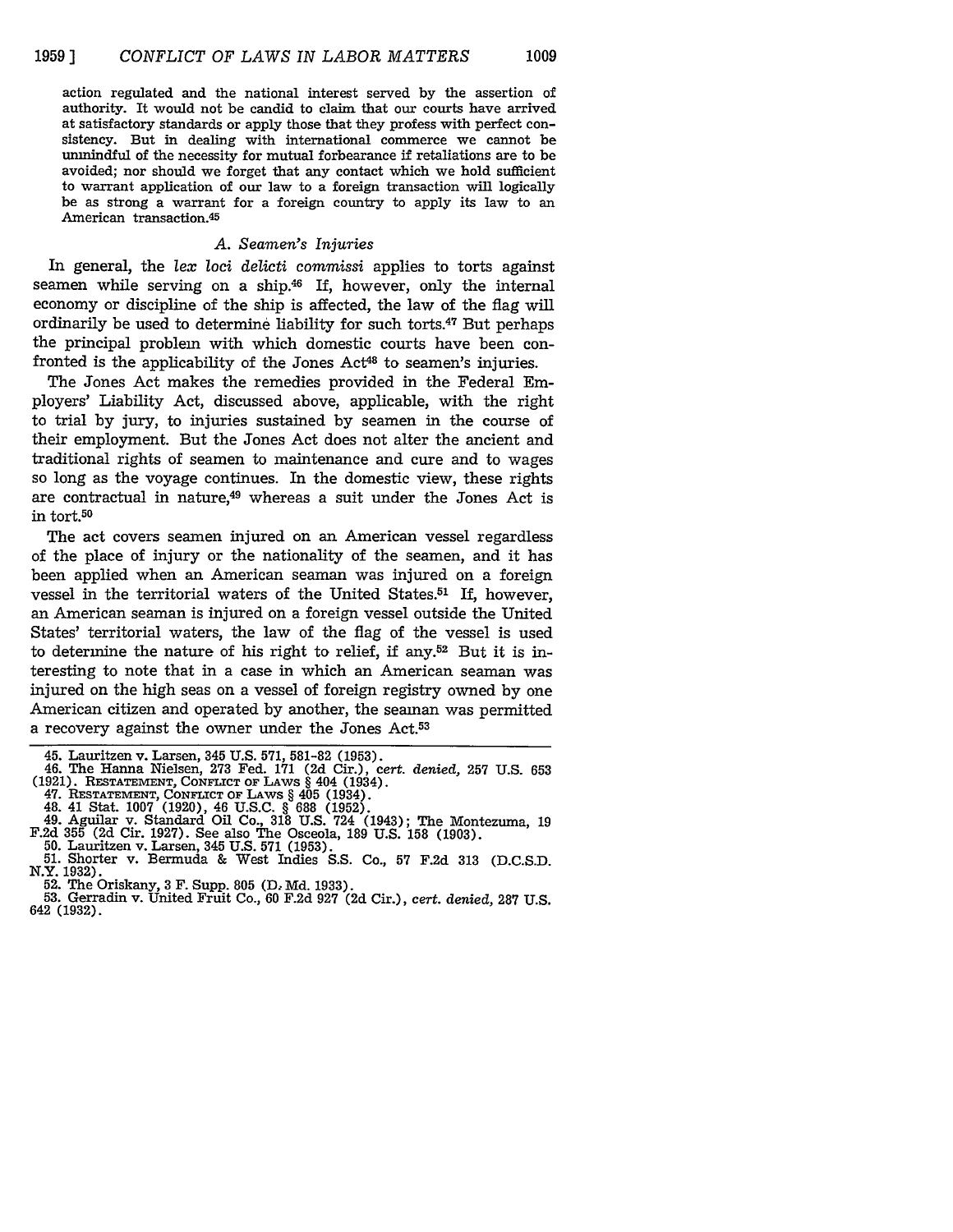In speaking of the allegiance of a shipowner as a basis for imposing Jones Act liability on American owners of foreign vessels, Justice Jackson said:

Until recent times this factor was not a frequent occasion of conflict, for the nationality of the ship was that of its owners. But it is common knowledge that in recent years a practice has grown, particularly among American shipowners, to avoid stringent shipping laws by seeking foreign registration eagerly offered by some countries. Confronted with such operations, our courts on occasion have pressed beyond the formalities of more or less nominal foreign registration to enforce against American shipowners the obligations which our law places upon them.<sup>54</sup>

In line with this, the Jones Act has been held applicable to a foreign seaman's injury occurring in domestic waters on a vessel of foreign registry owned by a corporation in the country of registry which was in turn owned and controlled by a company incorporated in a second country, the latter being owned and controlled by American citizens.<sup>55</sup> The foreign corporations were treated as if they were American companies for purposes of the application of the act. The court also intimated that ownership alone of the foreign corporations was a sufficient contact for the application of the act and shed doubt on lower court cases requiring both ownership and control before the act could be applied.<sup>56</sup>

A foreign seaman may not maintain an action under the Jones Act against the foreign owner of a foreign vessel for an injury sustained outside the territorial waters of the United States even if the seaman had been hired in and was returned to the United States after the voyage. By saying "we do not think the place of contract is a substantial influence in the choice between competing laws to govern a maritime tort,"57 the Supreme Court rejected a contention that the Jones Act should be applied in such a case because the United States was the place of contract. However, the Court did indicate that considerable weight might be given to a contractual provision stipulating the law applicable to a tort to a seaman:

Except as forbidden by some public policy, the tendency of the law is to apply in contract matters the law which the parties intended to apply. We are aware of no public policy that would prevent the parties to this contract, which contemplates performance in a multitude of territorial jurisdictions and on the high seas, from so settling upon the law of the

<sup>54.</sup> Lauritzen v. Larsen, 345 U.S. 571, 587 (1953).

**<sup>55.</sup>** Bartholomew v. Universe Tankships, Inc., **263** F.2d 437 (2d Cir. 1959). The court found sufficiently substantial contacts with the United States for application of the Jones Act. Aside from the corporate ownership structure, the seaman signed on in the United States where the voyage began and was to end, and he was regarded as being a resident of the United States. 56. 263 F.2d 437, 443 n.4.

<sup>57.</sup> Lauritzen v. Larsen, 345 U.S. 571, **589** (1953).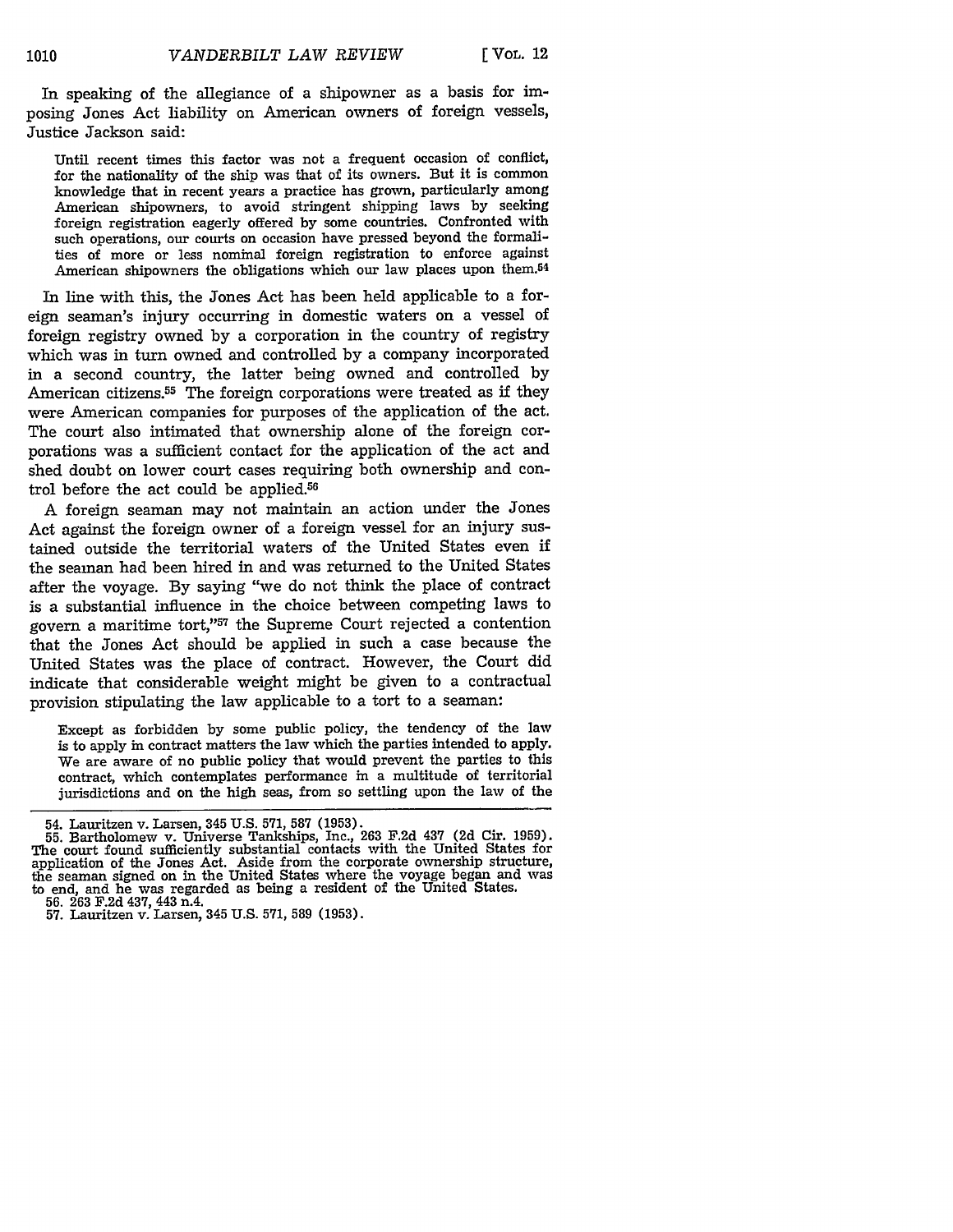flag-state as their governing code. This arrangement is so natural and compatible with the policy of the law that even in the absence of an express provision it would probably have been implied.  $\dots$  We think a quite different result would follow if the contract attempted to avoid applicable law, for example, so as to apply foreign law to an American ship.58

The Jones Act, however, is not applicable to an injury sustained in domestic waters **by** a foreign seaman on a foreign vessel in the absence of other contacts with the United States.59 Though until recently the Supreme Court had expressly left this question open,<sup>60</sup> the Court's expression of a strong preference for a single law applicable to shipboard torts, *i.e.*, the law of the flag, $61$  made this result readily predictable. And **if** the Jones Act is inapplicable to a shipboard tort, a suit in admiralty between foreigners may be dismissed in the exercise of a court's discretion.6

## *B.* Collection *of Wages by Foreign Seamen on Foreign Ships in Domestic Ports*

In a recent case,<sup>63</sup> the Supreme Court of the United States presented a review of domestic law regarding the right of foreign seamen on foreign ships in domestic ports to collect the wages owed them. An attempt to surpass the Court's presentation would be useless, and it is therefore quoted in toto:

In the Seamen's Act of March 4, 1915, **38** Stat. 1164, the Congress declared it unlawful to pay a seaman wages in advance and specifically declared the prohibition applicable to foreign vessels "while in waters of the United States." *Id.,* at 1169, as amended, 46 U.S.C. § 599(e). In *Sandberg* v. *McDonald,* 248 U.S. 185 (1918), this Court construed the Act as not covering advancements "when the contract and payment were made in a foreign country where the law sanctioned such contract and payment. ... Had Congress intended to make void such contracts and payments a few words would have stated that intention, not leaving such an important regulation to be gathered from implication." *Id.,* at 195. The Court added that "such sweeping and important requirement is not found specifically made in the statute." Ibid. See also *Neilson* v. *Rhine Shipping Co.,* 248 U.S. 205 (1918). In 1920 Congress amended § 4 of the Seamen's Act of 1915, and granted to every seaman on a vessel of the United States the right to demand one-half of his then earned wages at every port the vessel entered during a voyage. 41 Stat. 1006, 46 U.S.C. § 597. The section was made applicable to "seamen on foreign vessels

**58. Id.** at **588-89.**

60. Plamals v. Pinar Del Rio, **277** U.S. **151** (1928).

62. Romero v. International Terminal Operating Co., **79** Sup. Ct. 468 (1959); Canada Malting Co. v. Paterson Steamships, Ltd., 285 U.S. 413 (1932).

<sup>59.</sup> Romero v. International Terminal Operating Co., **79** Sup. Ct. 468 (1959).

**<sup>61.</sup>** Lauritzen v. Larsen, 345 U.S. 571, 584-86 (1953).

<sup>63.</sup> Benz v. Compania Naviera Hidalgo, S.A., **353** U.S. **138** (1957).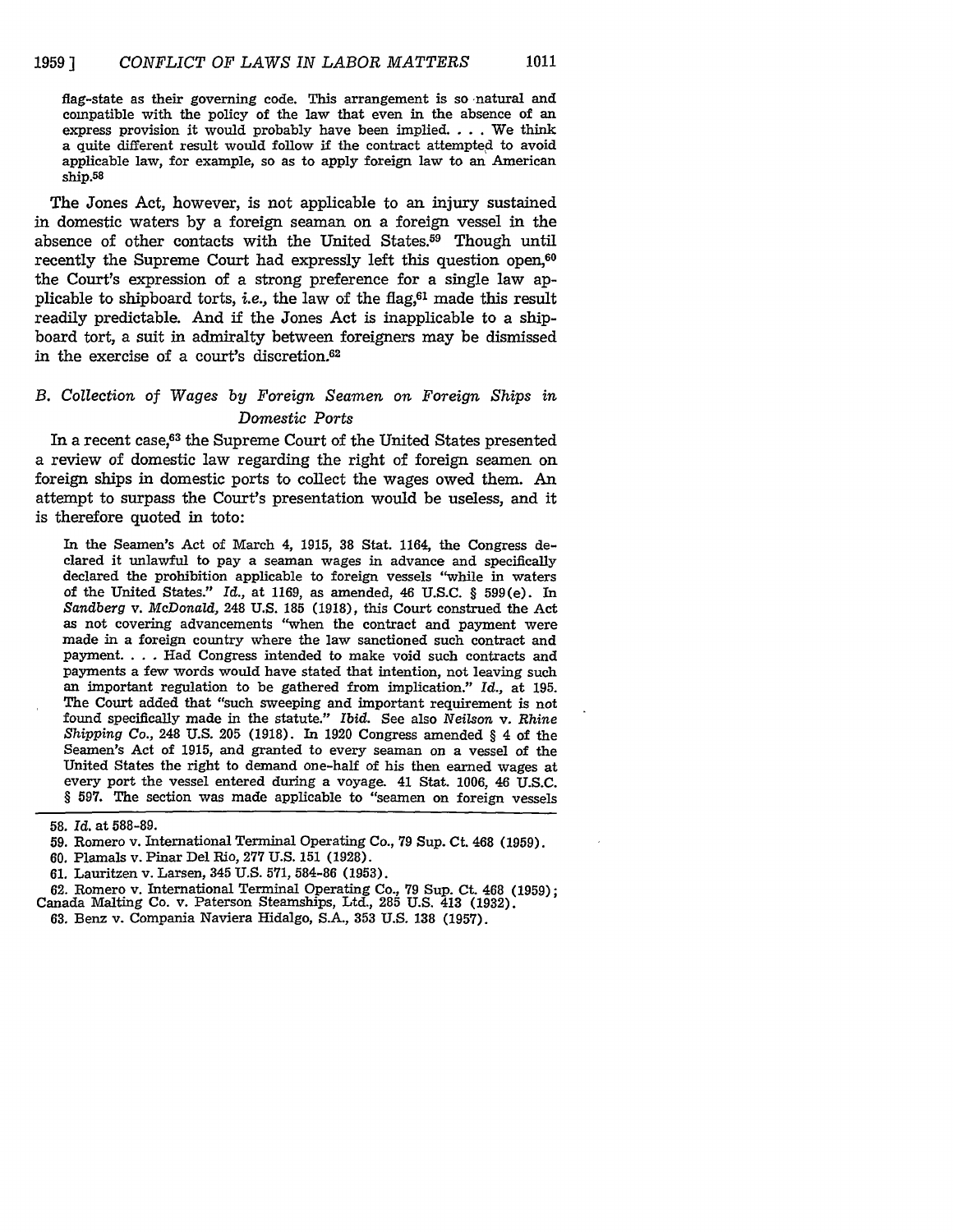while in harbors of the United States, and the courts of the United States shall be open to such seamen for its enforcement."

This Court in *Strathearn Steamship Co.* v. *Dillon,* **252 U.S.** 348 **(1920),** upheld the applicability of the section to a British seaman on a British vessel under British articles. The Court pointed out:

"taking the provisions of the act as the same are written, we think it plain that it manifests the purpose of Congress to place American and foreign seamen on an equality of right in so far as the privileges of this section are concerned, with equal opportunity to resort to the courts of the United States for the enforcement of the act. Before the amendment **•..** the right to recover one-half the wages could not be enforced in face of a contractual obligation to the contrary. Congress, for reasons which it deemed sufficient, amended the act so as to permit the recovery upon the conditions named in the statute." *Id.,* at 355.

In 1928, *Jackson* v. *S. S. Archimedes,* 275 U.S. 463, was decided by this Court. It involved advance payments made by a British vessel to foreign seamen before leaving Manchester on her voyage to New York and return. It was contended that the advances made in Manchester were illegal and void. That there was "no intention to extend the provisions of, the statute," the Court said, "to advance payments made by foreign vessels while in foreign ports, is plain. This Court had pointed out in the *Sandberg* case *[supra]* that such a sweeping provision was not specifically made in the statute **...."** Id., at 470. Soon thereafter several proposals were made in Congress designed to extend the coverage of the Seamen's Act so as to prohibit advancements made by foreign vessels in foreign ports. A storm of diplomatic protest resulted. Great Britain, Italy, Sweden, Norway, Denmark, the Netherlands, Germany, and Canada all joined in vigorously denouncing the proposals. In each instance the bills died in Congress.<sup>64</sup>

#### IV. LABOR **MANAGEMENT** RELATIONS

The National Labor Relations Act,<sup>65</sup> the principal federal statute regulating labor-management relations affecting interstate and foreign commerce, enunciates the rights, duties, privileges, and obligations of employers and employees and their representatives, usually unions, in the area of collective bargaining. Among other things, the act authorizes the National Labor Relations Board to certify the selected representative of the employees in an appropriate unit as the exclusive representative of those employees for purposes of collective bargaining. It also empowers the Board to prevent or restrain certain unfair labor practices on the part of employers and employee representatives.<sup>66</sup>

<sup>64.</sup> *Id.* at 144-46.

**<sup>65.</sup>** 61 Stat. **136** (1947), 29 U.S.C. § 151 (1952). 66. Though controversy has raged about the question of the extent to which this federal legislation has pre-empted the jurisdiction of the states to deal with problems in the field of labor-management relations, that subject is beyond the scope of this paper. On this subject, see, e.g., Guss v. Utah Labor Relations Bd., **353** U.S. **1** (1957); United Constr. Workers v. Laburnum Constr. Corp., 347 U.S. 655 (1954); Pub. L. No. **86-257** § **701** (a), 86th Cong., 1st Sess, **73** Stat. 519, 541 (1959).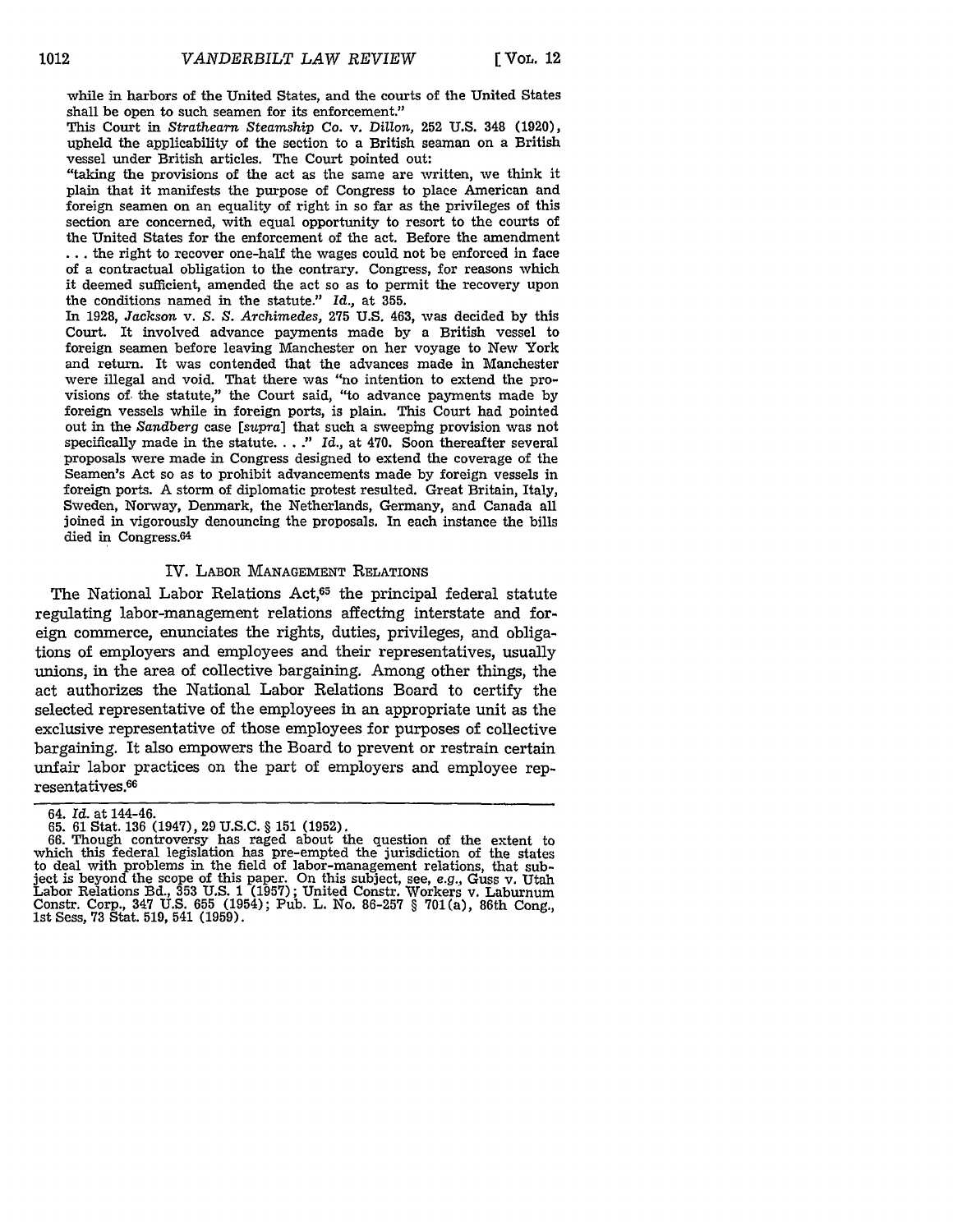The Board has exercised jurisdiction over foreign corporations if those corporations are engaged in regular business operations in the United States or its territories.<sup>67</sup> However, there appears to be some doubt both about the scope of the Board's jurisdiction over labor relations matters involving foreign contacts and the extent to which it will exercise any such jurisdiction.

In 1937, the Board was petitioned to hold an election to determine the collective bargaining representative for certain seamen on the ships of a number of companies, including at least one foreign company. 68 The Board ordered the election held but refused to include the seamen of two of the companies. One of the companies was a British company operating vessels under British registry only. The nationality of the other company was not mentioned, but it was not operating any vessels under American registry. No mention was made of nationalities of the companies and the vessels whose seamen were to participate in the certification election, though presumably they were American, and the Board did not discuss the question of its jurisdiction over the foreign vessels.

*Pennsylvania Greyhound Lines69* was also decided in 1937 and involved the certification of a collective bargaining agent. Of the three employers concerned in one part of the decision, one was a Canadian company wholly owned by a domestic corporation.<sup>70</sup> The Canadian company employed fifteen bus drivers, three of whom were employed entirely within Canada. The Board found that the drivers of the Canadian company constituted an appropriate bargaining unit and certified a union as the exclusive representative of *all* the company's drivers,71 including the three drivers employed entirely within Canada. Again the jurisdictional question was not discussed.

Two years later, however, this same Canadian bus company challenged an assertion of the Board's jurisdiction in an unfair labor practice case.72 The company was accused of discharging two drivers because of their union activities. The trial examiner found that one employee had been discharged because of "an inexcusable and an 'at-fault' accident" and that the other employee had been discharged through operation of Canadian law. He recommended dismissal of the

<sup>67.</sup> See Royal Bank of Canada, 67 N.L.R.B. 403 (1946) (Canadian Corpora- tion doing a branch bank business in Puerto Rico); Pennsylvania Greyhound Lines, 3 N.L.R.B. 622, 660-62 (1937) (Canadian bus company with lines in the United States). **Cf.** Delta Match Corp., 102 N.L.R.B. 1400 (1953) (wholly owned subsidiary of a Swedish corporation doing business in the United States).

<sup>68.</sup> American France Line, 3 N.L.R.B. 64 (1937). 69. 3 N.L.R.B. 622 (1937).

<sup>70.</sup> *Id.* at 660.

<sup>71.</sup> Id. at 662.

<sup>72.</sup> Pennsylvania Greyhound Lines, 13 N.L.R.B. 28 (1939).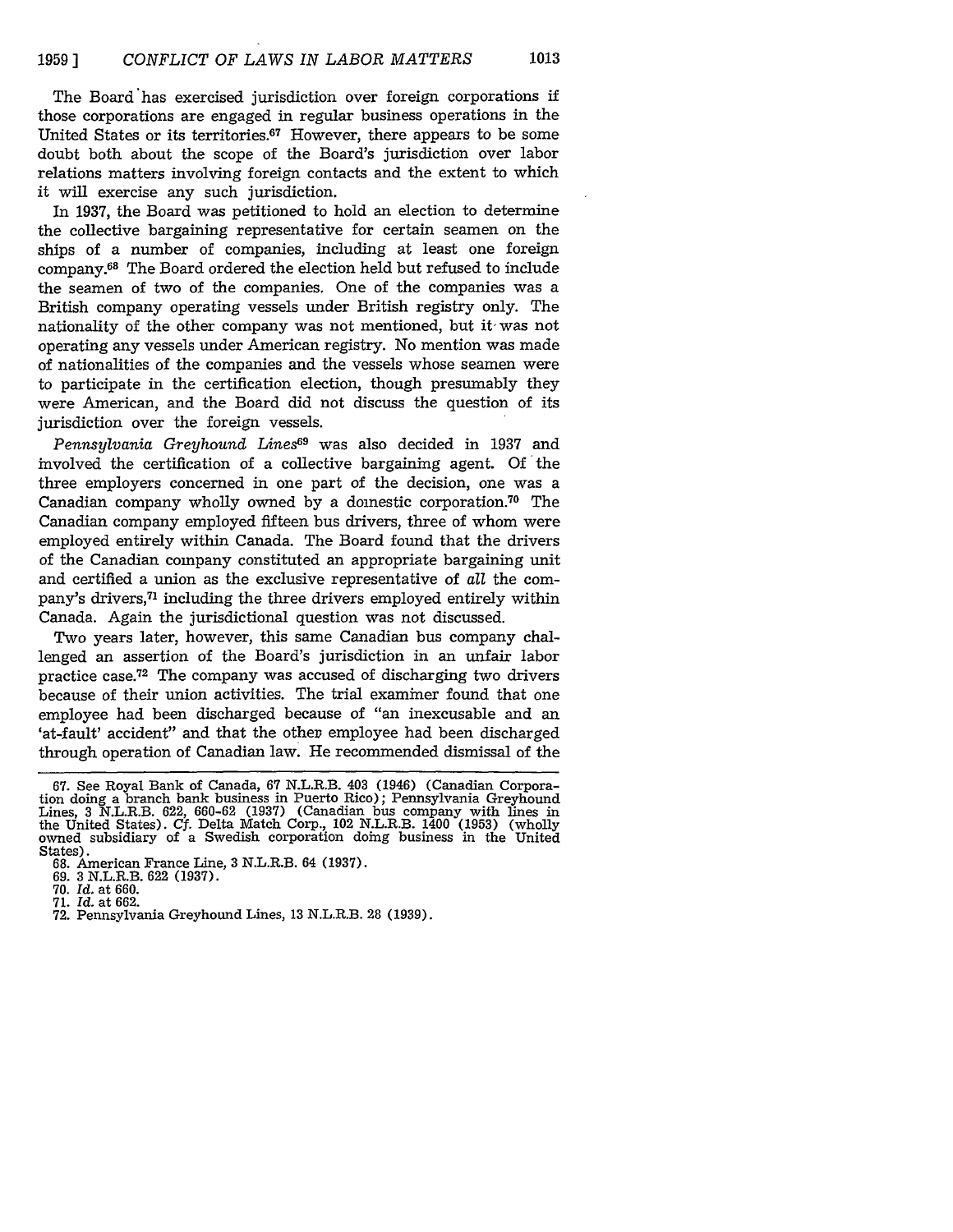charges based on these discharges. Though he found that other acts of the company constituted an unfair labor practice, the acts were not located geographically. The company contested the Board's jurisdiction. The Board did not discuss the question other than to state the citizenship of the company (Canadian) and its owner (American) and mention the company's three bus routes. Two of these routes were exclusively within Canada and only ten percent of the third lay within domestic territory. The Board added that **by** Canadian law all the company's drivers were required to be Canadian citizens. The case was dismissed with this statement: "Under all the circumstances of this case, we are of the opinion that it will not effectuate the policies of the Act to assert jurisdiction over the matters alleged in this complaint. . . . "<sup>73</sup>

These latter two cases should be compared with Detroit & Canada Tunnel Corp.<sup>74</sup> There an American company owned a Canadian subsidiary which owned the buses the American company operated between Canada and the United States. In considering a petition for a certification election, the Board treated both companies as a single unit. It found that all of one occupational group of both companies constituted an appropriate bargaining unit, but it excluded from the unit those employees who worked exclusively within Canada.75 The Board remarked,

A generally accepted principle in international law is that one government will not exercise official, including administrative, functions within the territory of another government. "[W]ithin the national domain the will of the territorial sovereign is supreme. That will must, therefore, be exclusive, opposing the assertion of any other, and excluding the lawfulness of obedience to the commands of such other. There can be no conflict of right in this matter."76

**<sup>73.</sup>** *Id.* at **32.**

<sup>74. 83</sup> N.L.R.B. **727** (1949). **75.** This would seem to be in accord with the established practice of the National Mediation Board which has authority under the Railway Labor Act, 44 Stat. 577 (1926), as amended, 54 Stat. 785-86 (1940), 45 U.S.C. § **151** (1952) to certify the collective bargaining representatives of employees of carriers by rail and air in the United States. The Mediation Board has regularly excluded such carriers' employees from voting in representation elections if they are based in foreign countries. See Detroit & Canada Tunnel Corp., 83 N.L.R.B. 727, 732 n.10 (1949). Further, it has been held that the Mediation Board has no authority under the Railway Labor Act to certify a bargaining representative for foreign-based employees of a domestic airline. Air Line Dispatchers Ass'n v. National Mediation Bd., 189 F.2d 685 (D.C. Cir.), cert. denied, 342 U.S. 849 (1951). On the other hand, the Mediation Board has asserted jurisdiction over employees of foreign rail and air carriers if the employees are based in domestic territory even though part of their duties are performed abroad. But the Railway Labor Act has been held inapplicable to airline employees who are hired and perform services entirely outside the United States. Air Line Stewards v. perform services entirely outside the United States. Air Line Stewards v. Northwest Airlines, Inc., **267** F.2d 170 (8th Cir. 1959). **76.** 83 N.L.R.B. 727, 732 n.10 (1949).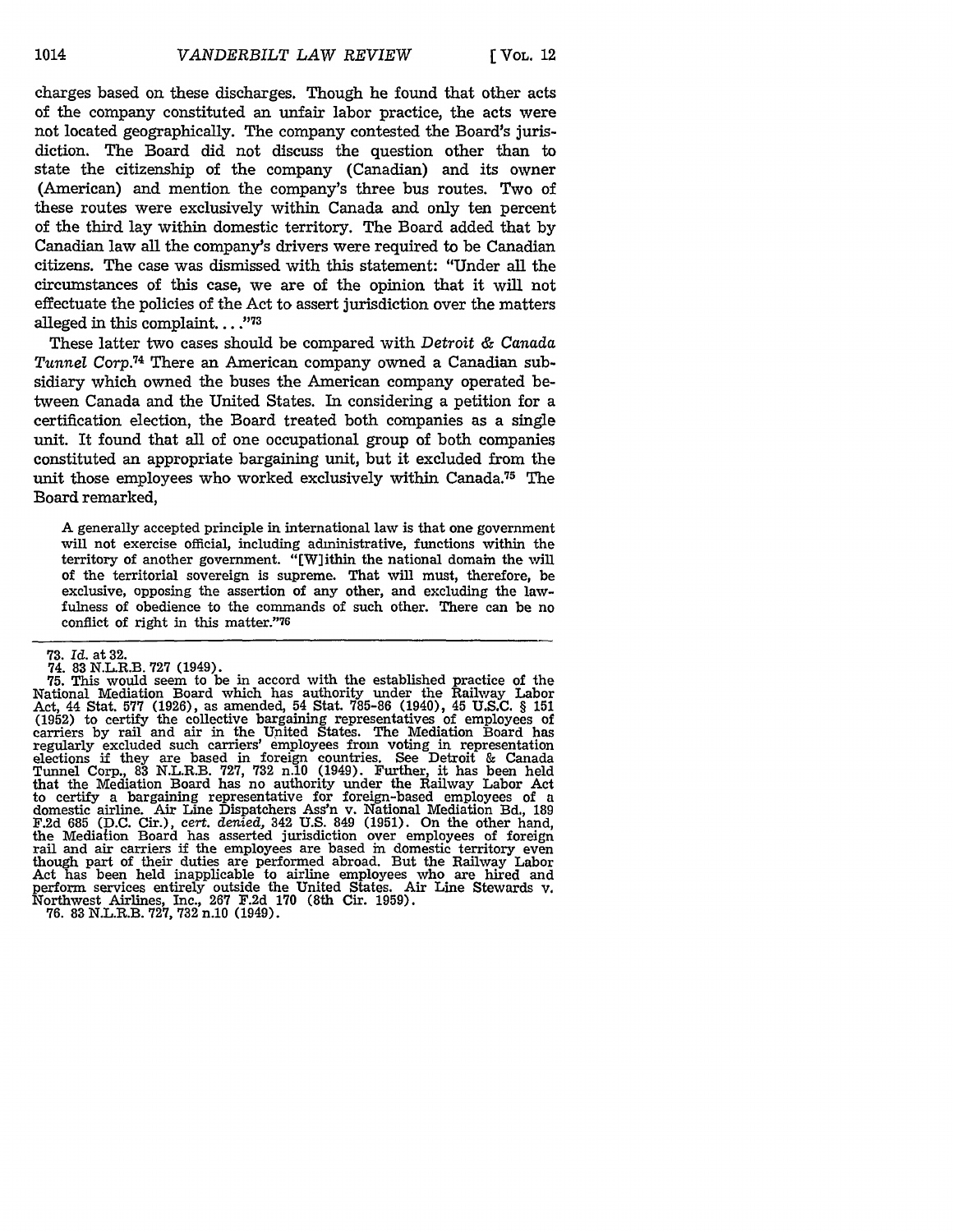Accepting as true the proposition that the will of the territorial sovereign is supreme within the domain, it goes without saying that it is sometimes difficult to determine what that will is. This problem figured prominently in three cases involving employment aboard vessels of foreign registry in domestic ports. In Compania Maritima *Samsoc Limitada,77* the National Labor Relations Board dismissed a union's petition to represent employees on a Panamanian vessel owned by a Panamanian corporation, the majority of whose stockholders were not citizens of the United States. The vessel was in drydock in this country, where the company employed a crew of foreign seamen to man it. After their employment but before the ship left the drydock, a domestic union picketed the premises of the drydock for the purpose of compelling the owners of the vessel to bargain collectively with the union for the benefit of the seamen. The Board dismissed a certification petition on the ground that the internal economy of a foreign vessel was involved. When the drydock owner, a domestic employer, subsequently charged the union with an unfair labor practice because of the picketing, the Board assumed jurisdiction of the case but, on grounds having nothing to do with the nationality of the vessel, found that no unfair labor practice was involved.<sup>78</sup>

In the second case, *Benz v. Compania Naviera Hidalgo, <sup>9</sup>*a foreign vessel with a foreign crew docked at a domestic port. The voyage had begun at Bremen, Germany, where a British form of articles of agreement had been opened. The conditions, including wages and hours of employment, prescribed by the British Maritime Board were incorporated in it. While the ship was in the domestic port, the seamen instituted a strike to obtain better wages and working conditions and picketed the ship, whereupon they were discharged. Then several American unions successively picketed the ship for the purpose of forcing the re-employment of the discharged seamen. The vessel-owner obtained an injunction against the picketing and sued both the American unions and their representatives for damages. Because the picketing was for an unlawful purpose under the law of the state where it occurred, damages were awarded against the union representatives. The United States Supreme Court held that Congress had not intended that the principal federal statute regulating labor management relations be applied to labor disputes between a foreign ship and its foreign crew. Therefore, the lawfulness of the Americans' conduct was properly determinable under the state law. Though this

<sup>77.</sup> Case No. 20-RC-809, May **1,** 1950, **CCH** N.L.R.B. Decisions, **1950-51, ff 10,081.** 78. Moore Dry Dock Co., **92** N.L.R.B. 547 (1950). 79. **353** U.S. 138 **(1957).**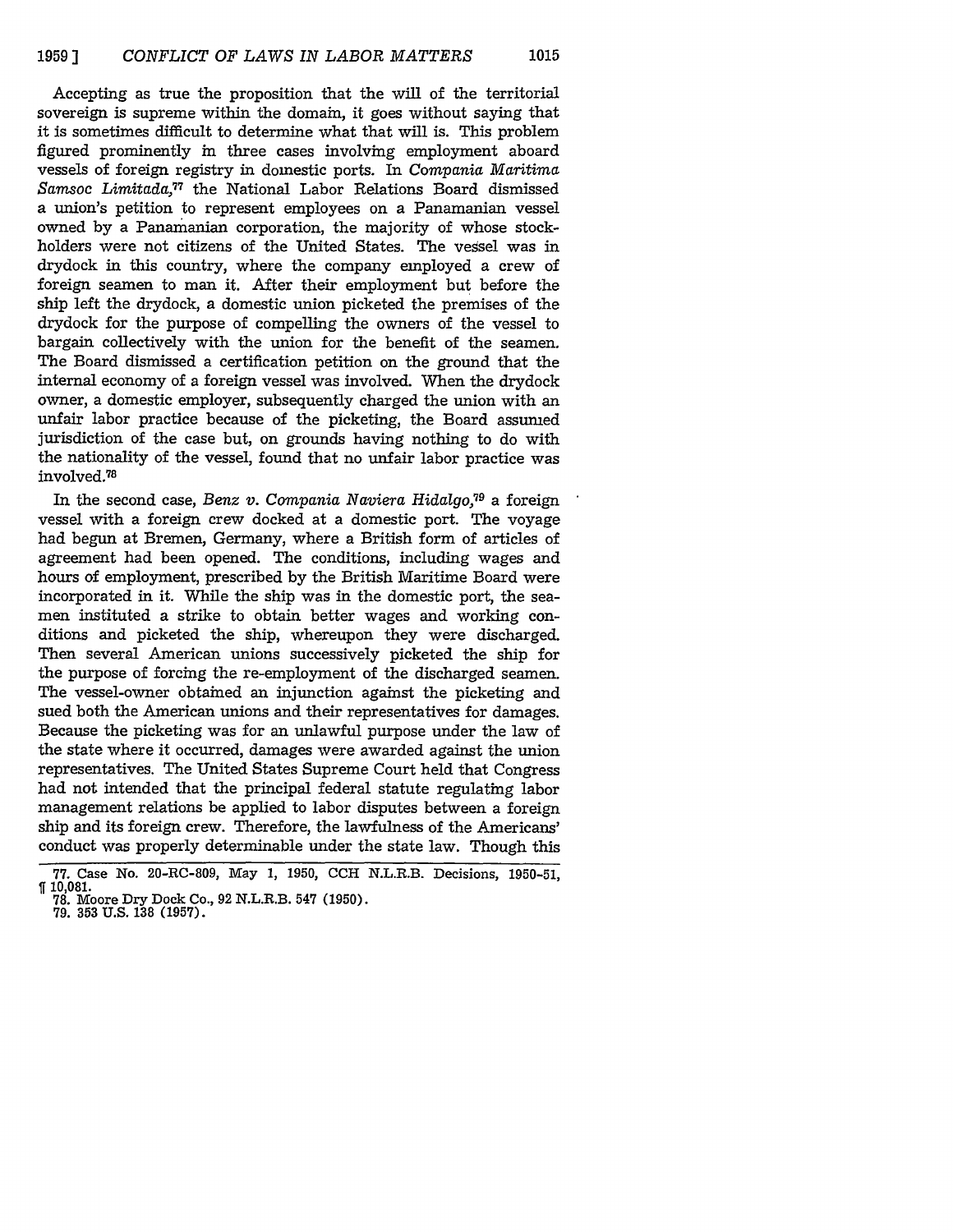case essentially involved a question of federal supremacy and the applicability, if any, of state law, the teaching of both cases is that federal labor relations law is not intended to be applied to the labor disputes of foreign seamen employed on foreign vessels which happen to be in American ports.

But the question of what a "foreign" vessel is was before the Board in the third case80 in which a domestic corporation had sold two of its vessels to foreign corporations which it had established and wholly owned. The ships were then registered in the foreign country and leased to a third foreign corporation which the domestic company created and owned. This latter corporation leased the vessels to the domestic company but was obliged to furnish their officers and crews, though the domestic company could dismiss any of the employees and otherwise controlled the operation of the vessels. The crews were composed in part of domestic seamen, but the majority were nonresident aliens.

Upon a request for a representation election for the crews of these vessels, the Board examined the facts and asserted its jurisdiction. The Benz case was distingnished on its facts since in that case the vessel was owned by foreigners and operated under a foreign registry. In the instant case, the corporate structure which had been established was disregarded inasmuch as the Board regarded the foreign corporations as mere instruments of the domestic company and under its complete control. The ships were not regarded as foreign vessels since they were based in and operated out of domestic ports in the same way they had been prior to their transfer to foreign registry. Accordingly, the Board held that it had jurisdiction over the operator of the vessels and their crews and ordered a representation election held.

The case is significant for at least two reasons. First, it demonstrates the Board's approach to a situation intermediate between one with almost completely domestic contacts and one in which virtually all the contacts are foreign. The Board assumed jurisdiction over what it regarded as essentially a domestic vessel. Second, the case may be regarded as the beginning of what could become a series of cases delineating the Board's jurisdiction over "foreign" vessels<sup>81</sup> operated under the so-called "flags of convenience."

<sup>80.</sup> Peninsular and Occidental **S.S.** Co., 120 N.L.R.B. **1097 (1958).** 81. In a case awaiting decision by the Board, a complaint alleging violations of *§§* 8 (a) (1), **(3)** of the National Labor Relations Act in the transfer of employees was issued on April 23, 1959, against a domestic corporation which operated ships, under Liberian registry, between Cuba and the United States. The vessels were repaired annually in a domestic port and crew members, all of whom were non-resident aliens, executed their articles of employment in the United States. It appears that although some of the conduct alleged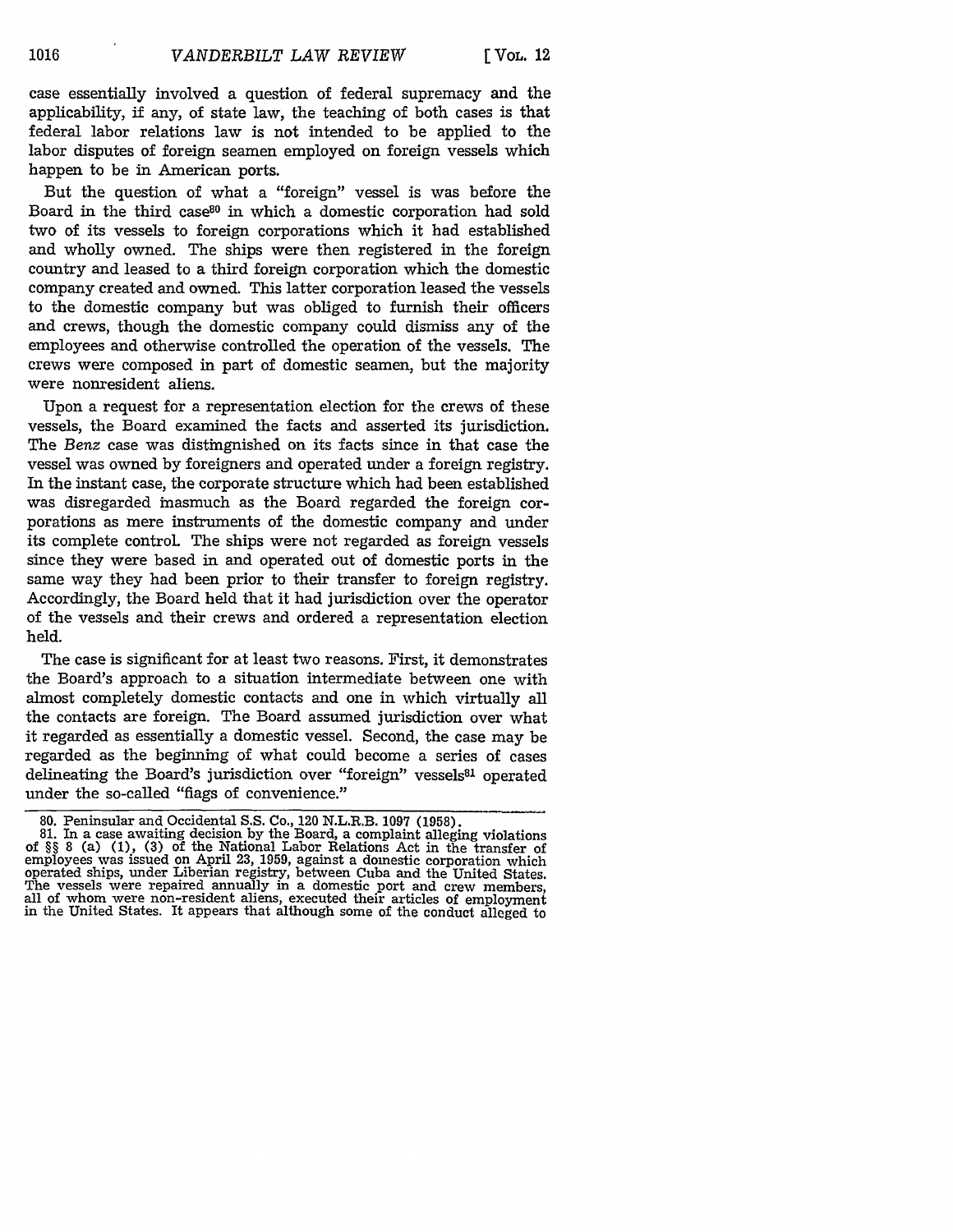The act has also been applied to the picketing of a domestic employer by a domestic union to force him to cease doing business with a foreign concern which does not maintain labor standards regarded by the union as "fair."<sup>82</sup> In such a case, the Board has said,<sup>83</sup> "although the Board does not have jurisdiction over foreign manufacturers as such, it does have jurisdiction over unfair labor practices occuring in this country and affecting foreign commerce." This statement relates to jurisdiction over domestic activities resulting from conditions abroad. A case is now before the Board in which a domestic employer has been charged in a complaint issued April 23, 1959, with the commission of unfair labor practices because of activities which occurred in part in a foreign country.84

violate the National Labor Relations Act occurred in the United States, some did not. West India Fruit & Steamship Co., Inc., 15-CA-1454, NLRB, 1959. 82. Sound Shingle Co., **101** N.L.R.B. 1159 (1952); Hammermill Paper Co.,

**<sup>100</sup>** N.L.R.B. 1176 (1952). *Cf.* Norris Grain Co. v. Nordaas, 232 Minn. 91, 46 N. W.2d 94 (1951). 83. Sound Shingle Co., **101** N.L.R.B. 1159, 1161 (1952). 84. See note 81, *supra.*